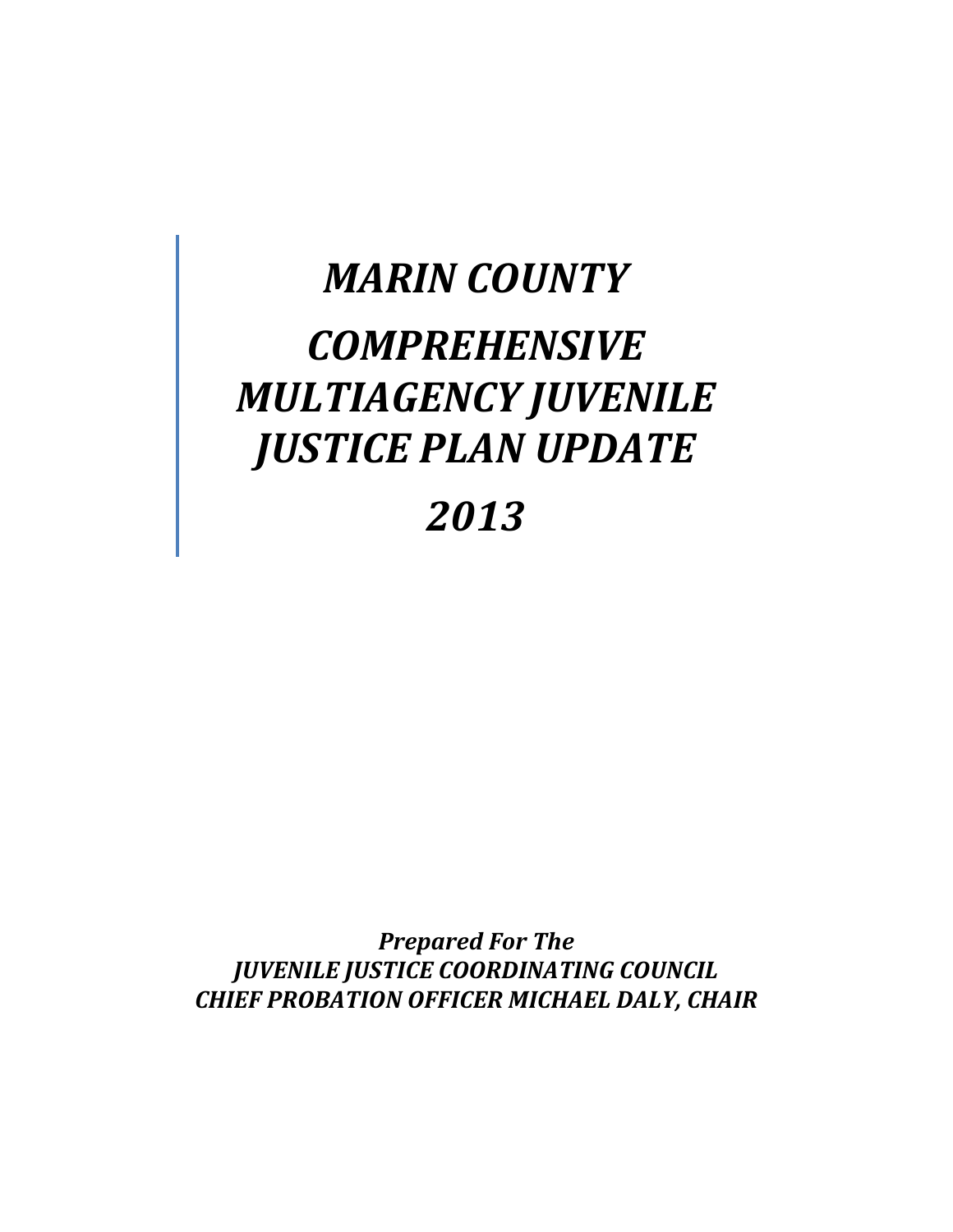### *TABLE OF CONTENTS*

| Section 1: | <b>Introduction</b>                                                    | 1<br>3                                |
|------------|------------------------------------------------------------------------|---------------------------------------|
| Section 2: | Data and Trends Affecting Planning                                     | $\overline{4}$<br>12                  |
|            | <b>Marin County Youth Population</b>                                   | $4 - 5$                               |
|            | <b>Juvenile Crime and Arrests</b>                                      | $5 - 6$                               |
|            | <b>Marin County Probation Department</b>                               | $6 - 7$                               |
|            | <b>Probation Department Juvenile Division</b>                          | $7 - 8$                               |
|            | Supervision                                                            | $8 - 9$                               |
|            | Placement                                                              | $9 - 10$                              |
|            | Detention / Commitment                                                 | $10 - 12$                             |
|            | Marin County Youth in State Custody                                    | 12                                    |
|            | Section 3: Stakeholder Observations and Recommendations                | 13<br>-29<br>$\overline{\phantom{0}}$ |
|            | <b>Stakeholder Interview Process</b>                                   | 13                                    |
|            | <b>Improvements Since the Previous Update</b>                          | $13 - 20$                             |
|            | Communication                                                          | 14                                    |
|            | <b>Information Technology</b>                                          | 15                                    |
|            | <b>Disproportionate Minority Contact</b>                               | $15 - 16$                             |
|            | <b>Evidence-based Practices and Programs</b>                           | $16 - 17$                             |
|            | <b>Engaging Communities in Partnerships</b>                            | $17 - 20$                             |
|            | Recommendations for Potential Additions to the Juvenile Justice System |                                       |
|            |                                                                        | $20 - 29$                             |
|            | <b>Potential Additions and Resources</b>                               | $20 - 23$                             |
|            | Innovations in Education                                               | $23 - 24$                             |
|            | <b>Innovations in Employment Services</b>                              | $25 - 26$                             |
|            | <b>Innovations in Mental Health Services</b>                           | $26 - 27$                             |
|            | <b>Innovations in Substance Abuse Services</b>                         | 27-29                                 |
|            | Section 4: Juvenile Justice Strategy                                   | 30                                    |

*APPENDIX A: Members of the Juvenile Justice Coordinating Council and Other Key Stakeholders Interviewed to Update the Comprehensive Multiagency Juvenile Justice Plan*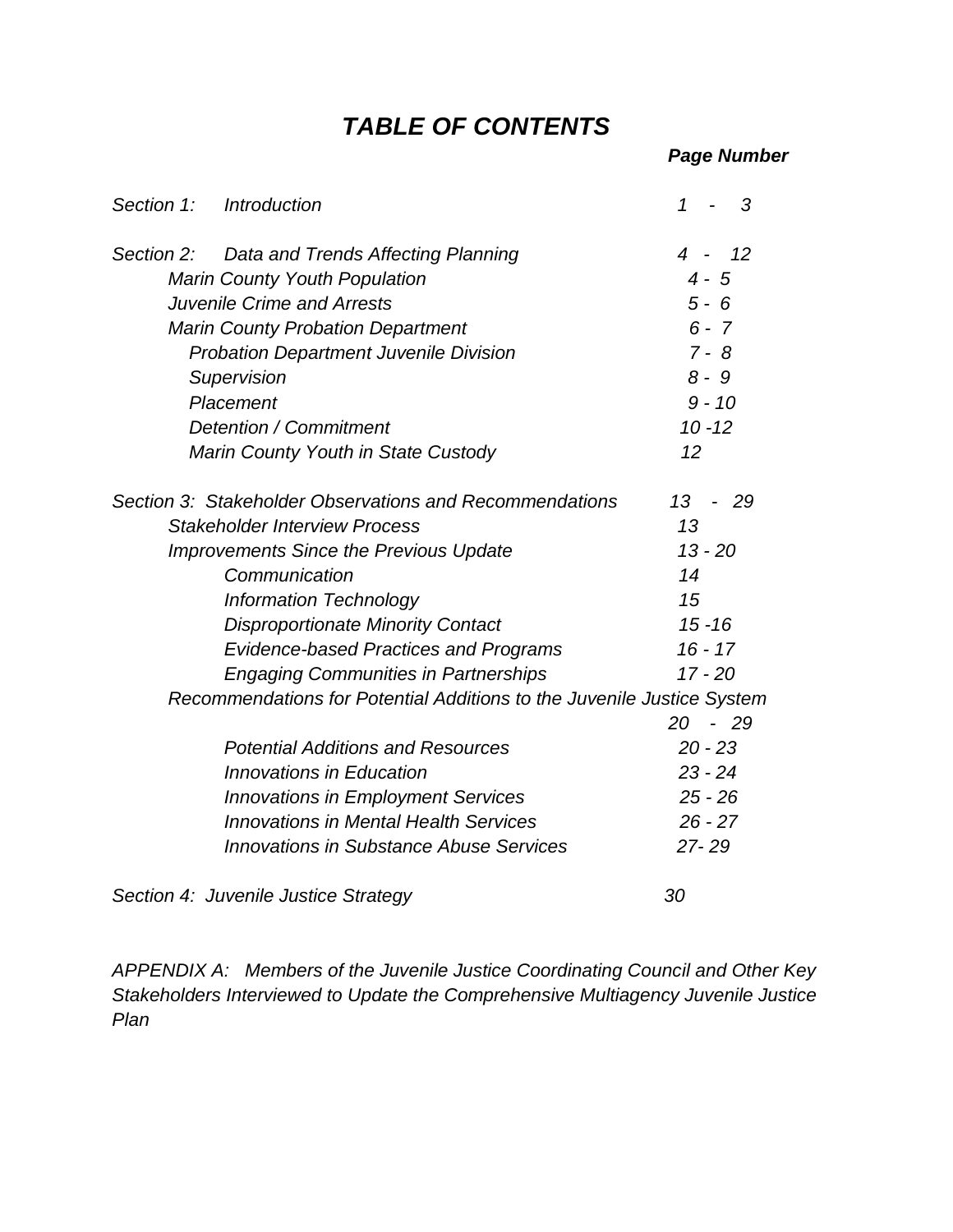#### **SECTION 1: INTRODUCTION**

In 2000-01, Marin County developed its initial Comprehensive Multi-Agency Juvenile Justice Plan (CMJJP).as mandated by AB 1913, the Juvenile Justice Crime Prevention Act (JJCPA), enacted that year. In each subsequent year, the County's Juvenile Justice Coordinating Council (JJCC) has reviewed the County's annual funding and operation plan, considered whether modifications or additions were advisable, submitted its proposed annual plan to the Board of Supervisors for approval and, after approval, sent the annual plan to the State Corrections Standards Authority (CSA) as required.

While the County's annual plans have been reviewed each year, the CMJJP on which the annual plans are based had not been revisited in the initial six years the JJCPA / AB 1913 funding mechanism was in place. In the fall of 2007, Marin's JJCC initiated a review of the CMJJP to ensure its ongoing currency, its reflection of current needs and its incorporation of evidence based and/or best practices in juvenile justice service delivery.

Having participated in that 2007-08 review, Current JJCC Chair, Chief Probation Officer Michael Daly, determined there is value in examining the CMJJP at least every five years and thus called for the current comprehensive update. As did the previous review, this study looks at juvenile justice services in Marin County and seeks to identify what may be under-developed or missing. It also assesses the strength and viability of the existing juvenile justice service continuum along with additions, deletions and/or changes that would enhance its effectiveness.

As was noted in the previous review, Marin County has an extensive array of juvenile justice services, programs and interventions for youth and families across the juvenile justice continuum from prevention and early intervention through custody and reentry/aftercare. There are a large number of public and community based organizations, as well as funding sources, working extensively to prevent youths' involvement in the justice system and to help those in the justice system turn their lives in positive, pro-social directions.

Marin is rich in human resources as police, probation, courts, social services, educational, health and mental health agencies and service providers work together to address existing and emerging needs of youth and families countywide. There is a strong spirit of collaboration around juvenile justice system planning which was evident throughout the updating of this CMJJP as partners and stakeholders contributed their insights and expertise throughout the process.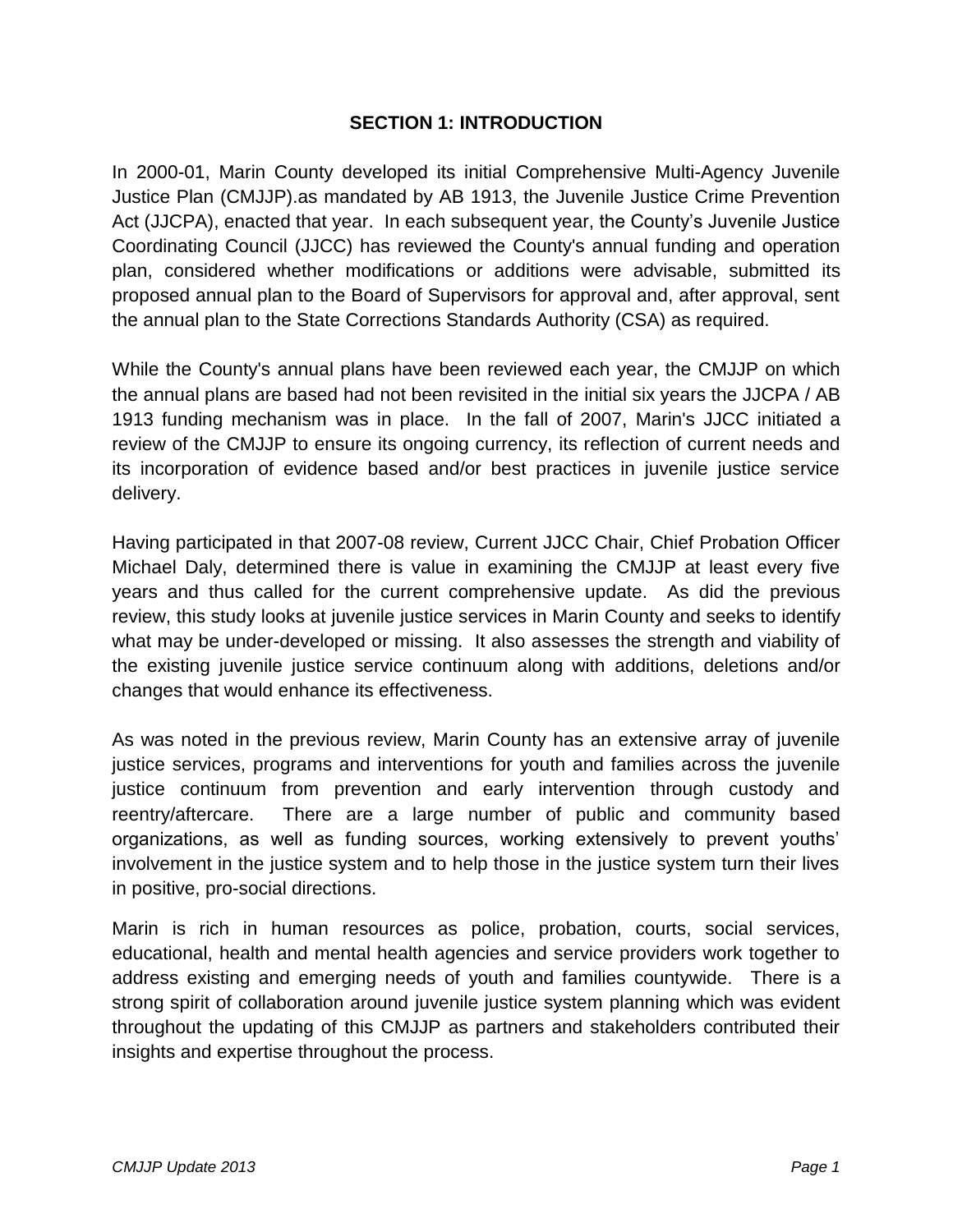The updating process involved: reviewing relevant demographics; assessing current capacity; surveying existing programs; considering new demands on the justice system; and investigating emerging innovations and best practices. The study, conducted from June through September, 2013, analyzed use and outcome data related to JJCPA / AB 1913 and other existing programs and conducted interviews with members of the JJCC as well as program and service providers and other interested parties and stakeholders who contributed extremely helpful insight and information.<sup>1</sup>

Unlike the initial CMJJP, neither this nor the previous update focused on using JJCPA funds to develop new programs or new initiatives. Rather than changing how JJCPA dollars are being allocated, these updates indicate that the most important parameters on which to concentrate continue to be:

- **Considering prevention and early intervention while maintaining focus** on high risk / high need youth, especially those at risk of out of home placement and/or those with risk factors related to: significant mental health problems that contribute to their offending behavior, significant substance abuse problems, significant family problems, and/or significant school attendance / behavior problems.
- Employing evidence based practices (EBP) and/or best practice approaches such as assessment, separation of high risk from lower risk youth, cognitive behavioral emphases, family involvement, clear outcome measures and regular evaluation.
- Utilizing programs and interventions that involve family and community support to most cost effectively deliver services engendering positive outcomes in reducing youths' recidivism and future risk to the community.
- Ensuring that JJCPA and other programs are culturally competent so as to serve Marin County youth and families in ways that reduce disproportionate minority contact (DMC) with the juvenile justice system.

This updated CMJJP is an indicator of Marin County's ongoing pursuit of best practices in service delivery and its commitment to proactive assessment of the needs of youth, families and communities throughout the County. This update is also intended to be a

 $\overline{a}$ <sup>1</sup> Please see Appendix A for a list of interview participants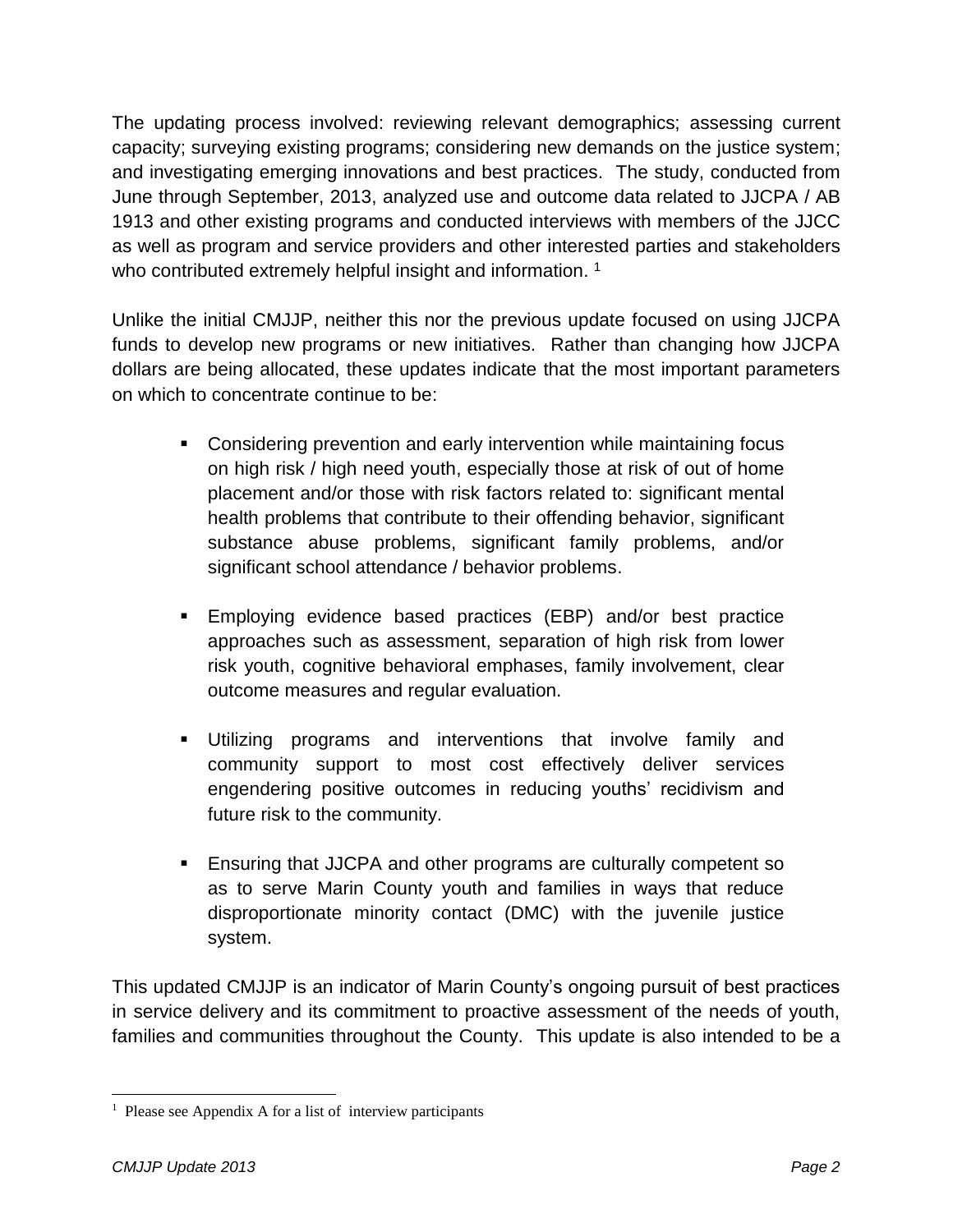platform from which to plan for the future and pursue public and private funding, grants, foundation support and whatever other dollars may become available.

It is noteworthy that, of the major goals identified in the previous (2007-08) CMJJP update, the majority have been addressed. In the 2007-08 report, the major issues that emerged as both relevant to providing effective services to the identified population *and* as being achievable in a challenging budget period were the following:

- 1. Bridging the information gap between existing programs and agencies through improved communication
- 2. Recognizing the information technology gap that exists across juvenile justice systems and identifying which parts can be addressed through existing resources
- 3. Beginning to assess and develop a plan for addressing disproportionate minority contact
- 4. Stressing the continued application of evidence-based practices and programs whenever and wherever possible
- 5. Beginning to engage communities, particularly those experiencing high rates of juvenile delinquency, to seek improved outcomes through partnerships with community based organizations, civic groups and individuals.

As the following report demonstrates, action was taken on each of these areas, and for the most part, that action has yielded positive results which have improved the juvenile justice system and delivery of services to Marin County youth, families and communities. As is noted in the report, despite a substantial reduction in the use of detention for juveniles in Marin County, there has been no increase in juvenile crime. In fact juvenile crime has decreased significantly since the previous CMJJP update in 2007 - 08.

The current update addresses continuing and furthering these efforts as well as considering additional initiatives to enhance and sustain juvenile justice services consistent with the Probation Department's four major operating principles:

- $\Diamond$  The use of evidence based practices and data driven decision making
- $\Diamond$  Attention to and emphasis on Treatment
- $\Diamond$  Attention to and emphasis on Accountability
- $\Diamond$  Attention to and emphasis on Youth Development.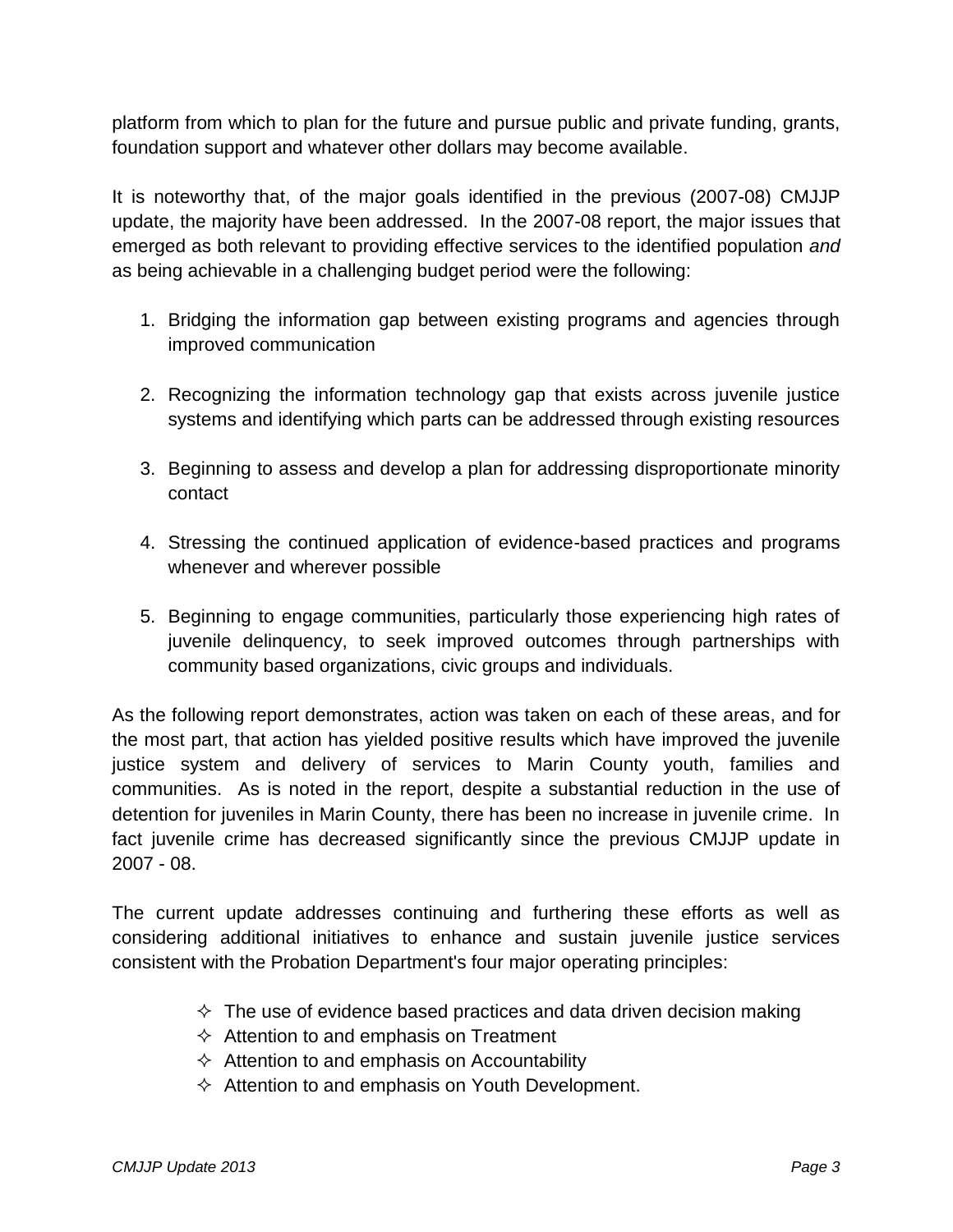#### **SECTION 2: DATA AND TRENDS AFFECTING PLANNING**

#### Marin County Youth Population

According to Kidsdata.org, Marin County's population of children ages 0 – 17, which was 49,757 in 2007, had grown by 6% to 52,901 in 2010, the last year for which data is available. The age, gender and ethnicity breakdowns of the youth population are displayed in Tables 1 and 2 below. **<sup>2</sup>**

| <b>Child Population by Age and Gender</b> |        |        |        |  |  |  |  |
|-------------------------------------------|--------|--------|--------|--|--|--|--|
| Female<br>Male<br><b>Total</b><br>Age     |        |        |        |  |  |  |  |
| $0 - 2$ years                             | 3,875  | 4,112  | 7,987  |  |  |  |  |
| $3 - 5$ years                             | 4.471  | 4.645  | 9,115  |  |  |  |  |
| 6 - 10 years                              | 7,713  | 7,983  | 15,696 |  |  |  |  |
| 11 - 13 years                             | 4.287  |        | 8,598  |  |  |  |  |
| 14 - 17 years                             | 5,572  | 5,932  | 11,505 |  |  |  |  |
| <b>Total   0 - 17</b>                     | 25,917 | 26,983 | 52,901 |  |  |  |  |

#### **Table 1: Marin County Child Population by Age and Gender - 2010**

Most youth entering the juvenile justice system are in the  $11 - 17$  year old range. In 2010, there were a total of 20,103 youth of that age living in Marin County.

**Table 2: Marin County Child Population by Race/Ethnicity**

| <b>Race/Ethnicity</b>         | 1999  | 2001  | 2010  |
|-------------------------------|-------|-------|-------|
| <b>African American/Black</b> | 3.6%  | 2.5%  | 2.2%  |
| Asian                         | 7.3%  | 4.2%  | 5.0%  |
| <b>Caucasian/White</b>        | 73.1% | 72.2% | 64.1% |
| Hispanic/Latino               | 15.2% | 15.8% | 22.0% |
| <b>Native American</b>        | 0.8%  | 0.2%  | 0.2%  |
| <b>Pacific Islander</b>       | n/a   | 0.1%  | 0.2%  |
| <b>Multiracial</b>            | n/a   | 4.9%  | 6.4%  |

 $\overline{a}$ <sup>2</sup> Kidsdata.org from CA DOF, Race/Ethnic Population with Age and Sex Detail, 1990-1999 and 2010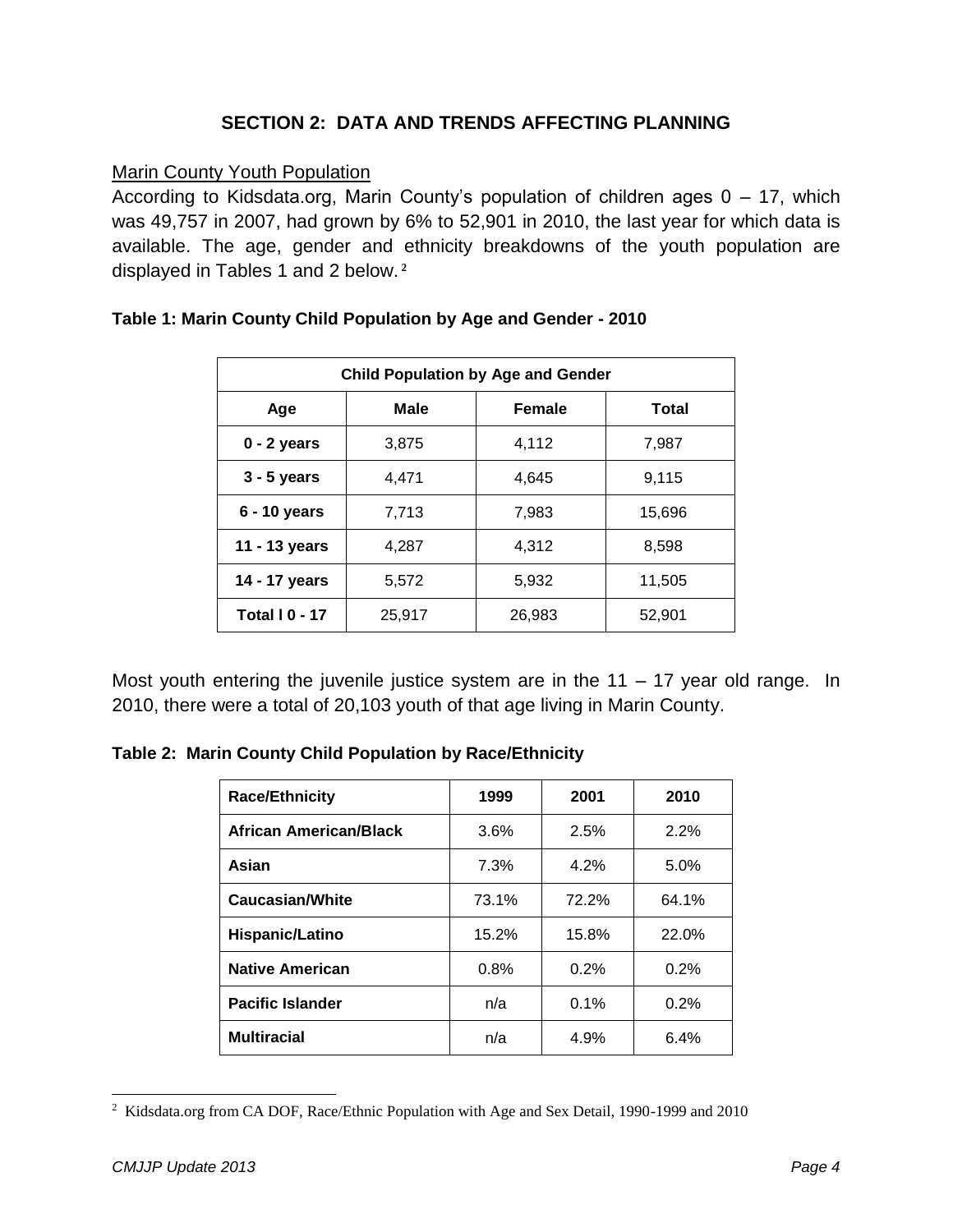An important trend identified in Table 2, above, is that Marin County's youth population is becoming increasingly diverse. There have been substantial increases in Hispanic / Latino and Multiracial youth in the County's population; the overall percentage of nonwhite youth living in the County has increased from 27% in 1999 to 36% in 2010.

#### Juvenile Crime and Arrests

Across the State, as well as in Marin County, juvenile crime and arrests have been in decline in recent years. A July 27, 2013 article in the Sacramento Bee, quoting statistics from the California Department of Justice, notes that, between 2011 and 2012, "the state witnessed 28,743 fewer arrests of juveniles" than had occurred the previous year.<sup>3</sup> In Marin, the resulting reduction in the numbers of youth in the juvenile justice system has created opportunities to interact with those youth and their families in more collaborative, more comprehensive ways that not only hold youth accountable but also enhance their pro-social development and support healthier, safer communities.

As is indicated in the following charts, trend lines for misdemeanor and felony arrests of Marin County youth were remarkably stable from 1999 to 2006, when an increase appeared. However, after peaking in 2007, the number of arrests has been steadily dropping. While there were 293 felony and 1,033 misdemeanor arrests for a total 1,326 juvenile arrests in Marin County in 2001, those numbers dropped to 281 felony and 926 misdemeanor arrests for a total of 1,207 juvenile arrests in 2010. <sup>4</sup>



#### **Chart 1: Juvenile Misdemeanor and Felony Arrests -- 1999 – 2011**

l 3 Sacramento Bee, "State Crimes Rise Slightly in 2012"

<sup>4</sup> oag.ca.gov/crime/cjsc - stats / 2010, *Tables 3c and 4c, Juvenile Arrests, Marin County*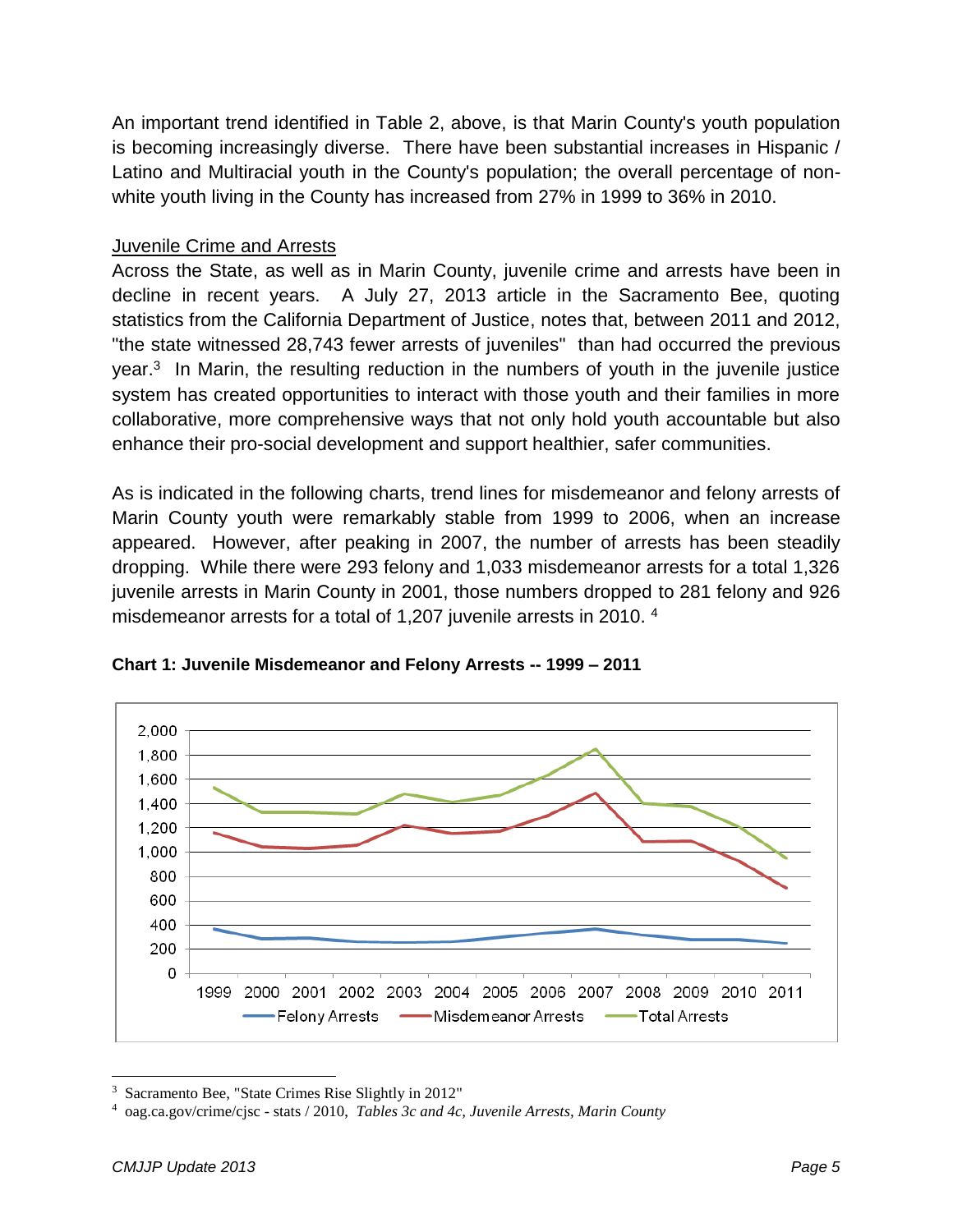The top three types of felony offenses which result in an arrest of a youth in Marin County are violence, property and drugs, as shown in Chart 2, below. Offenses related to substance abuse remain a significant portion of the arrests and demands for services facing the juvenile justice system. Even in referrals not involving an offense related to drugs and alcohol, the issue of substance abuse is prevalent among youth and families referred to the Probation Department.



**Chart 2: Juvenile Felony Arrests by Type of Crime -- 2002 – 2011**

#### Marin County Probation Department

The County Probation Department is the primary agency dealing with youth referred to the juvenile justice system. The mission of the Probation Department is:

to further justice and community safety; to hold offenders accountable while promoting their rehabilitation; to reduce the impact of crime and conflict on victims and the community; and to employ best practices in providing balanced, effective services as directed by the Court and in collaboration with other agencies and the community.<sup>5</sup>

The Probation Department seeks to accomplish its mission by offering a balance of public safety, offender accountability, rehabilitative services and restorative practices.

 $\overline{a}$ 

<sup>&</sup>lt;sup>5</sup> Mission Statement of Marin County Probation Department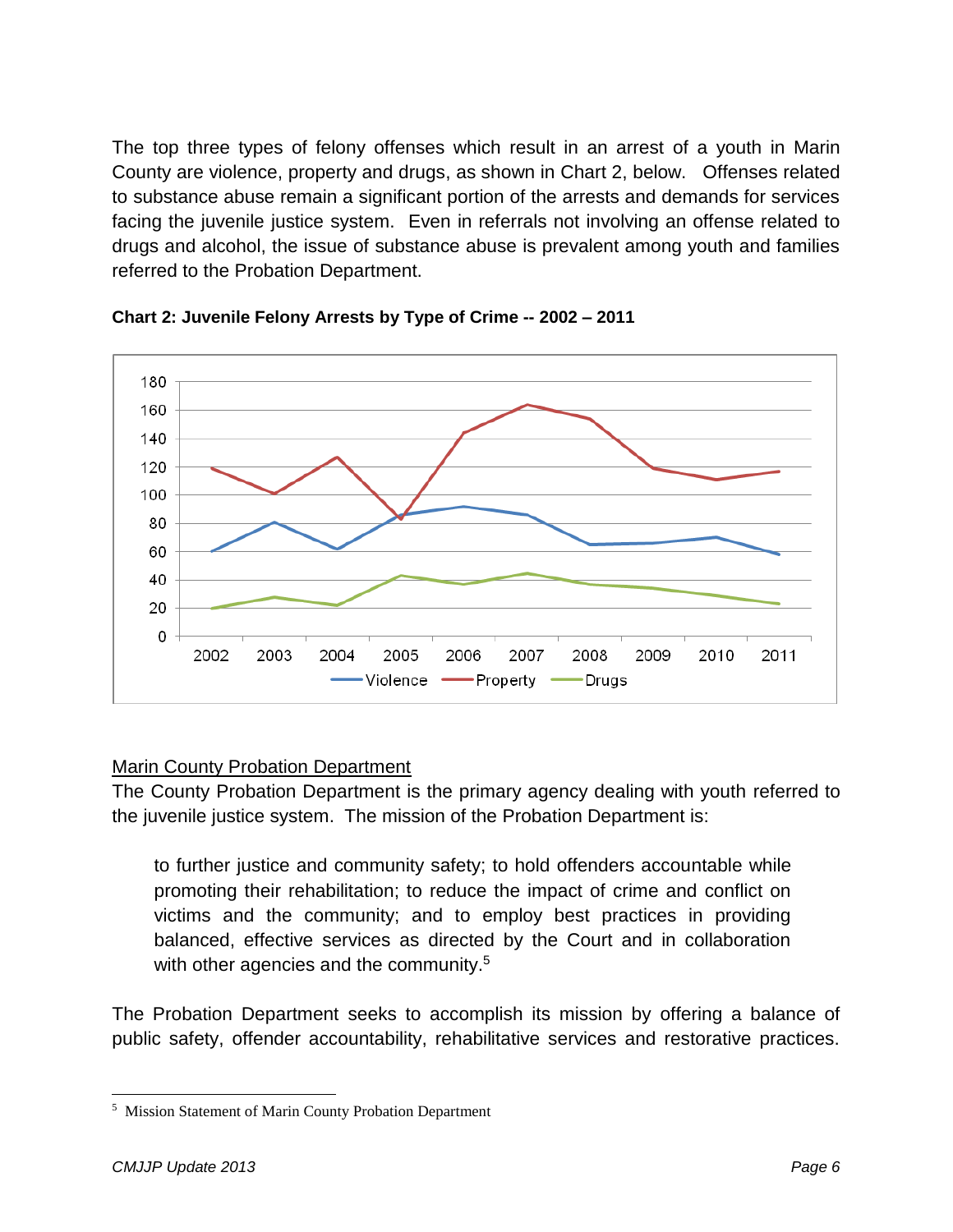Its operational philosophy seeks to support treatment, increase the cohesion and functioning of youth and families and reduce recidivism.

The profile of youth who are referred to the Probation Department for the first time has varied slightly since the last report was prepared.<sup>6</sup>

|  |  | Table 3: Profile of Youth Referred to the Probation Department -- 2000 - 2013 |  |
|--|--|-------------------------------------------------------------------------------|--|
|  |  |                                                                               |  |

|                                                             | 2000 - 2007 | 2008 - 2013 |
|-------------------------------------------------------------|-------------|-------------|
| Number Of Youth Referred For First Time                     | 4,055       | 2,060       |
| Percentage Of First Time Youth Who Were<br>African American | 16.0%       | 14.8%       |
| Percentage Of First Time Youth Who Were<br><b>Hispanic</b>  | 24.3%       | 31.9%       |
| Percentage Of First Time Youth Who Were<br>Caucasian        | 55.0%       | 47.6%       |
| Average Age Of African American First Time<br>Youth         | 15.0        | 15.2        |
| Average Age Of Hispanic First Time Youth                    | 15.7        | 15.4        |
| Average Age Of Caucasian First Time Youth                   | 15.7        | 16.0        |

The number of new youth referred to the Probation Department in the last five years is almost half of what it had been in the period from 2000 to 2007. This reduction in referrals, which is in part attributable to the decline in juvenile arrests described in Charts 1 and 2 above, as noted previously creates opportunities for enhanced service delivery as well as increased inclusion of family and community resources in juvenile justice programming. Another change, also mentioned earlier in this report, is the increased portion of non-white youth being referred to the Department. This too provides the impetus for exploring innovative service delivery options.

#### Marin County Probation Department Juvenile Division

The Probation Department's Juvenile Division encompasses Intake, Supervision, Placement and Detention / Commitment functions.

*Intake*: The Intake Unit acts as the 'gatekeeper' for referrals to the Juvenile Division. Intake staff review files primarily to assess the eligibility and suitability of a particular

 $\overline{a}$ 

<sup>&</sup>lt;sup>6</sup> Data generated by the Probation Department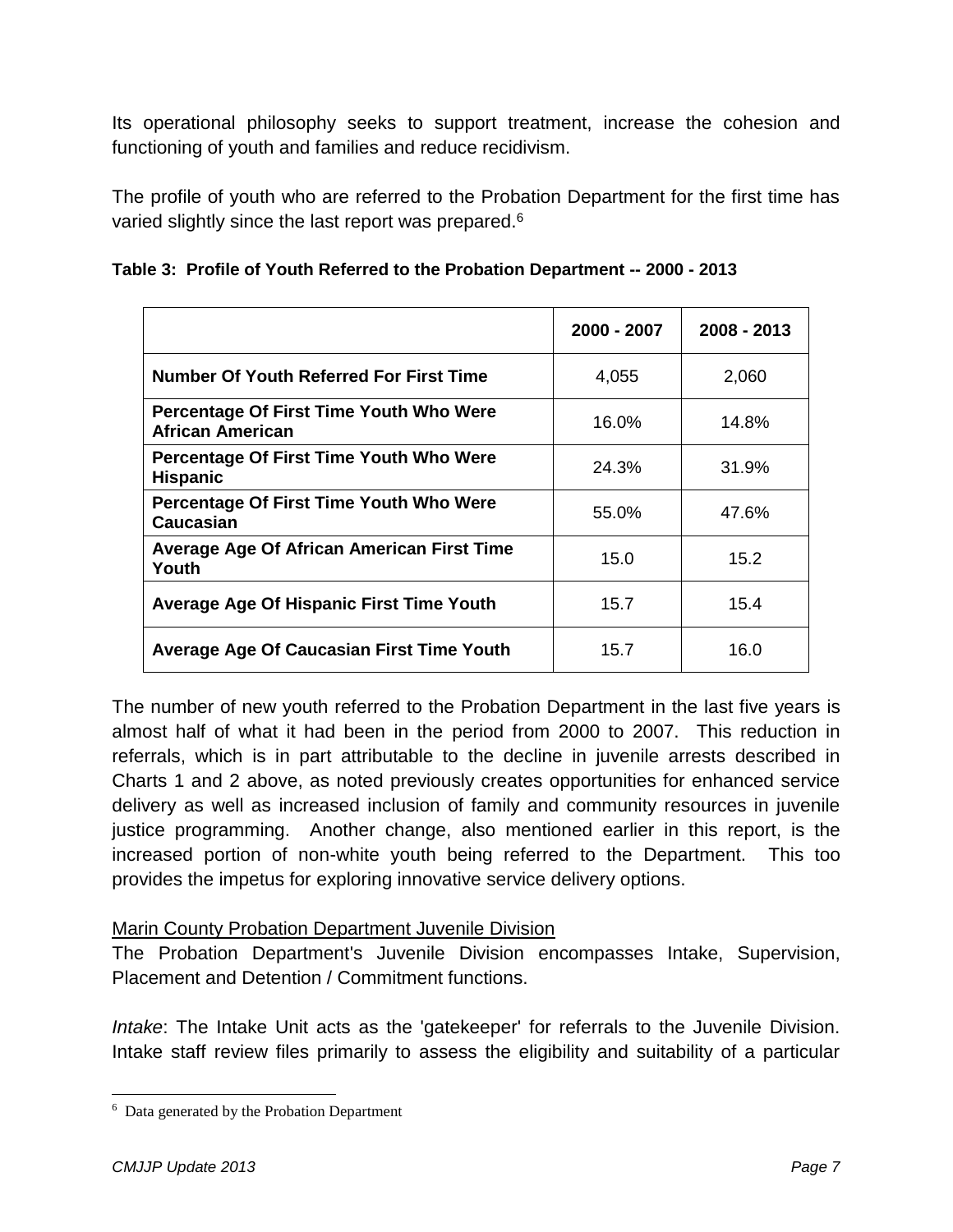child to be handled through an informal, or diversionary, process, as stipulated under Section 654 of the Welfare and Institutions Code (WIC). Throughout juvenile law, the Probation Department is enjoined to provide supervision and services in the least restrictive manner possible that ensures both the safety of the community and the best interests of the young person. The Intake Unit makes the initial decisions relative to the most appropriate approach for each youth referred to the Department. Beyond simply reviewing records, Intake Unit staff duties include conducting interviews and investigations, preparing reports making recommendations to the Juvenile Court, and providing supervision to low level offenders placed on diversion contracts.

*Supervision:* The Supervision Unit works with youth who have been placed on probation, either formally (under WIC Section 602) or informally (under WIC Section 654). The Unit's Probation Officers work closely with local public and continuation schools and providing supervision services such as ensuring compliance with probation conditions, notifying the Juvenile Court of violations of conditions and providing assistance to victims of juvenile crime.

The Juvenile Division continues to apply the risk principle of evidence based practices in its supervision approach. This means that supervision resources are allocated based on the risk for recidivism level that each child represents. Low risk youth are typically assigned to an 'administrative caseload' and receive little to no supervision as long as they remain in compliance with their conditions of probation. Medium risk youth are assigned to a Deputy Probation Officer who typically sees each youth at least monthly. High risk youth have weekly contact with their Deputy Probation Officers.

|                                                   |  |  |  | Table 4: Average Number of Youth Under Active Probation Supervision -- (does not |  |  |
|---------------------------------------------------|--|--|--|----------------------------------------------------------------------------------|--|--|
| include those on the administrative caseload) $7$ |  |  |  |                                                                                  |  |  |

| <b>Dates</b>            | <b>Very</b><br>High<br><b>Risk</b> | High<br><b>Risk</b> | <b>Medium</b><br><b>Risk</b> | Low<br><b>Risk</b> | <b>Risk</b><br>TBD | <b>TOTAL</b> |
|-------------------------|------------------------------------|---------------------|------------------------------|--------------------|--------------------|--------------|
| 4/01/04 thru<br>8/31/07 | 51.0                               | 57.3                | 105.1                        | 47.9               | 5.6                | 269.9        |
| 7/01/12 thru<br>6/05/13 | 49.6                               | 32.4                | 49.2                         | 1.1                | 1.5                | 133.8        |

Once again it is important to point out that, since the previous publication of this report in 2008, the number of youth referred to the Probation Department has continued to decline. As the following Table 5 demonstrates, the number of first time offenders

 $\overline{a}$  $7$  Data for Tables 4, 5 and 6 generated by the Probation Department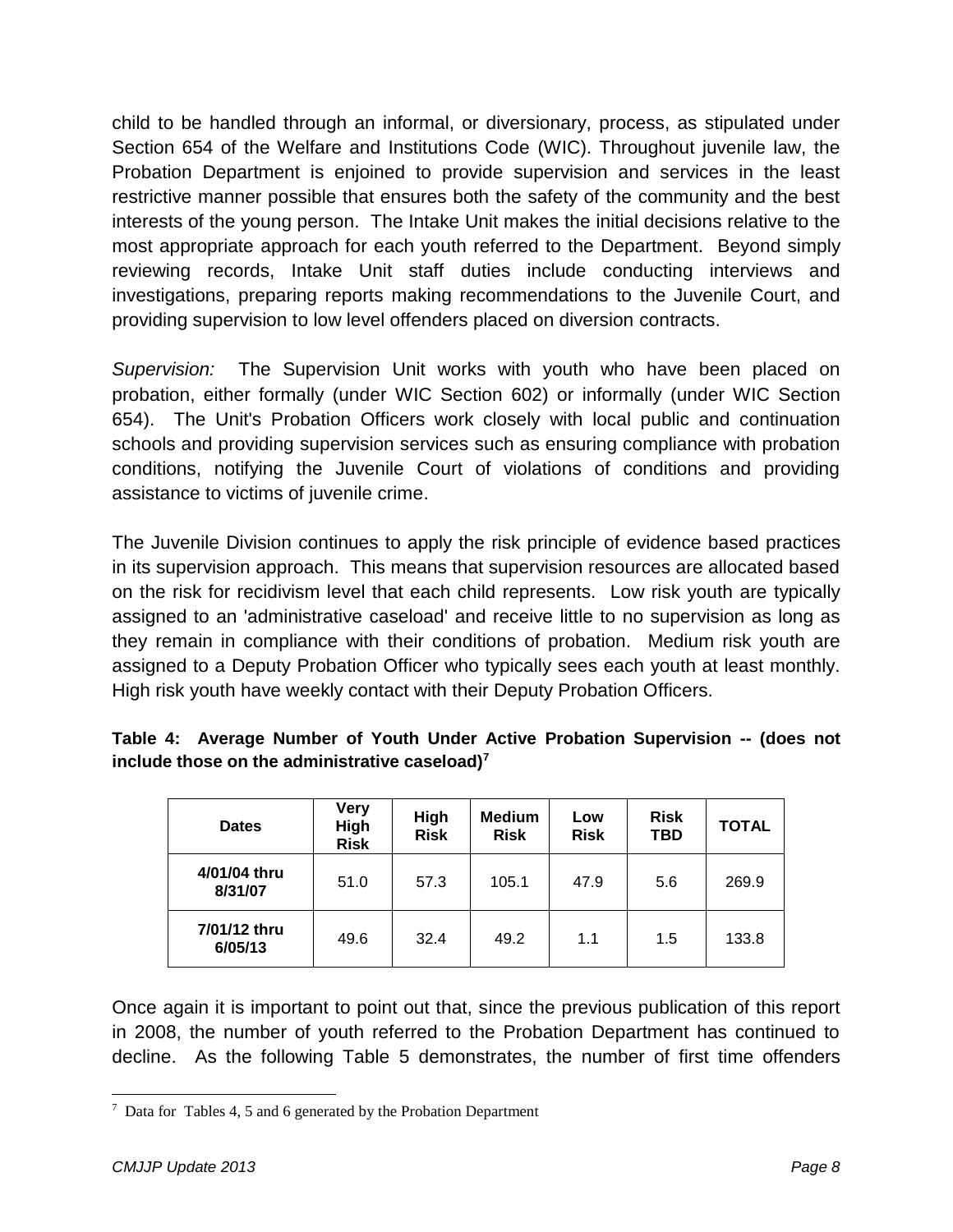referred to the Juvenile Division was 728 in 2007 and had declined to 320 by the end of 2012.

| <b>YEAR</b> | <b>Total New</b><br><b>Law Violations</b> | <b>First Time Offenders</b><br><b>Referred to Probation</b> |
|-------------|-------------------------------------------|-------------------------------------------------------------|
| 2007        | 1,597                                     | 728                                                         |
| 2008        | 1,411                                     | 585                                                         |
| 2009        | 1,334                                     | 539                                                         |
| 2010        | 1,319                                     | 460                                                         |
| 2011        | 1,170                                     | 379                                                         |
| 2012        | 1,008                                     | 320                                                         |

|                           |  |  | Table 5: New Law Violations Referred to the Juvenile Division of the Probation |  |
|---------------------------|--|--|--------------------------------------------------------------------------------|--|
| Department -- 2007 - 2012 |  |  |                                                                                |  |

Outcome data reported by the Probation Department indicates that, between January 1, 2008 and the end of 2012, 77% of youth on probation successfully completed their probation, restitution and community service work. The recidivism rate during this period was 47%, with recidivism defined as any referral that comes to the Department within 12 months from the date of assessment by an intake officer.

*Placement:* The Juvenile Division's Placement Unit is responsible for supervising those youth whose custody has been removed from their parents. The vast majority of these youth are placed in group homes in California, although some are in foster homes and others are placed outside of California. Probation staff are required to make monthly visits to these wards of the Court, regardless of where they are placed.

|  |  |  |  |  |  |  | Table 6: Average Number Of Youth Assigned To Placement -- 2008 - 2013 |  |  |
|--|--|--|--|--|--|--|-----------------------------------------------------------------------|--|--|
|--|--|--|--|--|--|--|-----------------------------------------------------------------------|--|--|

| Year | Number of<br>Youth |
|------|--------------------|
| 2008 | 31.2               |
| 2009 | 28.6               |
| 2010 | 30.6               |
| 2011 | 26.9               |
| 2012 | 25.7               |
| 2013 | 19.8               |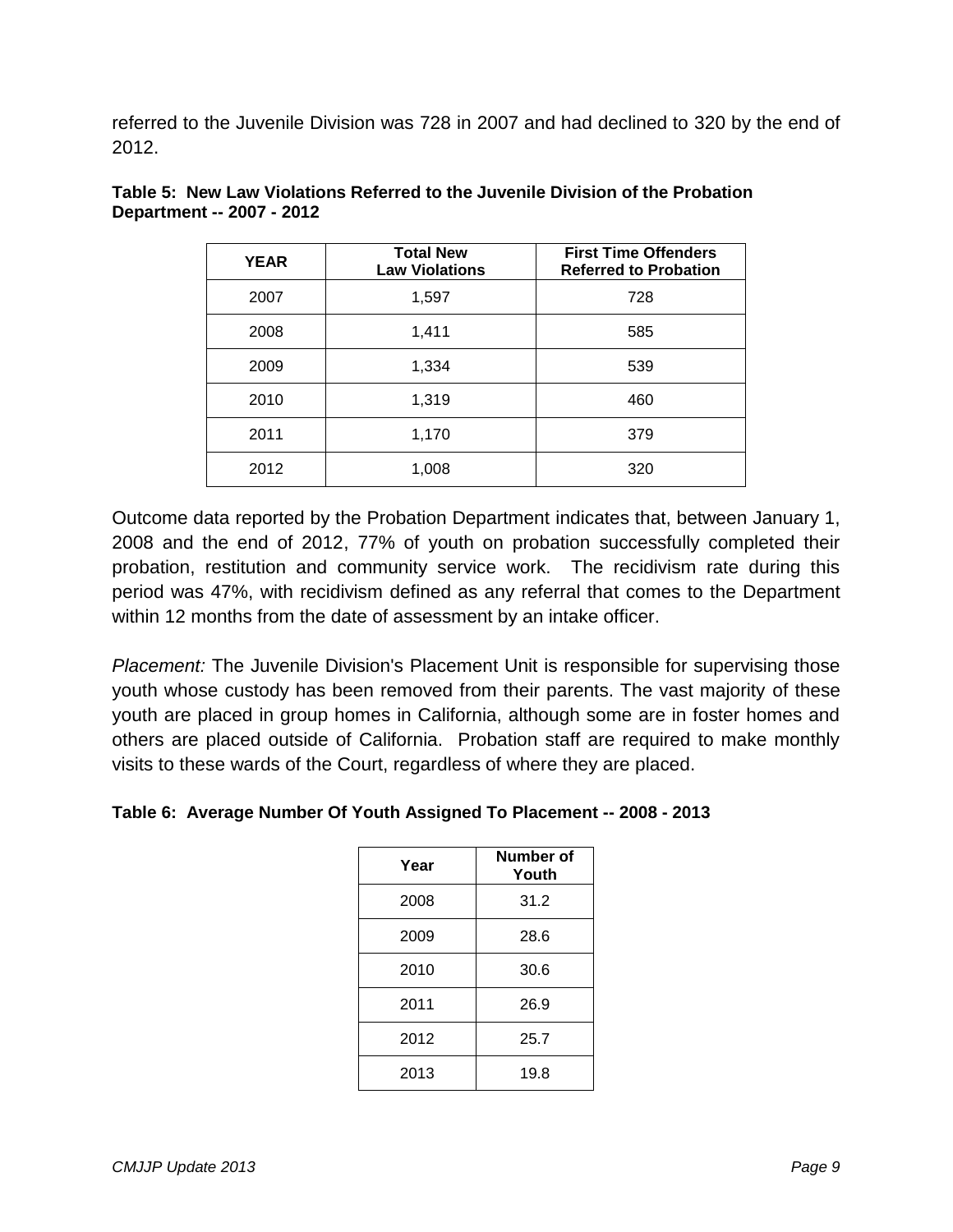As of June 17, 2013, there were 18 juvenile probationers in or awaiting placement. This number reflects a significant decrease of youth in placement from the 1997 high of more than 60 placement cases. As noted previously, reducing the number of youth who must be placed outside their homes has been a goal of the County's JJCPA / AB 1913 programs and has been accomplished in large part by the Probation Department coordinating and providing services in partnership with the Department of Health and Human Services, the County Office of Education and community based service providers.

*AB 12:* Originally passed in 2012, this legislation extends foster care benefits for youth to the age of 21. This is a voluntary program that offers important services, including financial support for living expenses, to placement youth who do not return to live with their parents. These youth are known as "non-minor dependents" and have support of the benefits as long as they are engaged in some sort of pro-social activity such as employment or education. Although Marin County has very few youth in this program so far (only five are enrolled at the time of the writing of this report), it is expected to grow over time.

*Detention / Commitment:* With a rated capacity of 40, Marin County's Juvenile Hall provides around the clock care to youth who have been detained for WIC Section 602 offenses. In addition to providing close supervision of detained youth, the Juvenile Hall offers recreational and support programs and school services provided by MCOE. Medical needs are addressed by Public Health staff in the facility and mental health professionals on staff provide assessments, crisis counseling, group counseling, evening groups involving families along with detained youth and referrals to treatment for youth returning to the community. Both group counselor and mental health staff are trained to facilitate Aggression Replacement Training (ART), an evidence based program which has been provided to youth in custody since 2008.

A look at historical trends in detention indicates that, over the decade from 2002 through 2012, the average daily population (ADP) of the Marin County Juvenile Hall fluctuated in much the same ways as the juvenile detention ADP rose and fell across California's other counties. A recently released Chief Probation Officers of California (CPOC) data set, based on statistics generated by the Board of State and Community Corrections (BSCC), indicates that the aggregate juvenile hall ADP for all California counties fell 34.7% from 10,668 juveniles in January, 2002 to 6,894 juveniles by December, 2012.<sup>8</sup> In that same period, CPOC reports the ADP of the Marin County Juvenile Hall, which was 21 youth in custody in January, 2002, dropped by 42.9% to 12.5 youth by 2012. $9$ 

l 8 CPOC, http://public.tableausoftware.com/views/CaliforniaJuvenileFacilities/Introduction, July 2013

<sup>&</sup>lt;sup>9</sup> Ibid.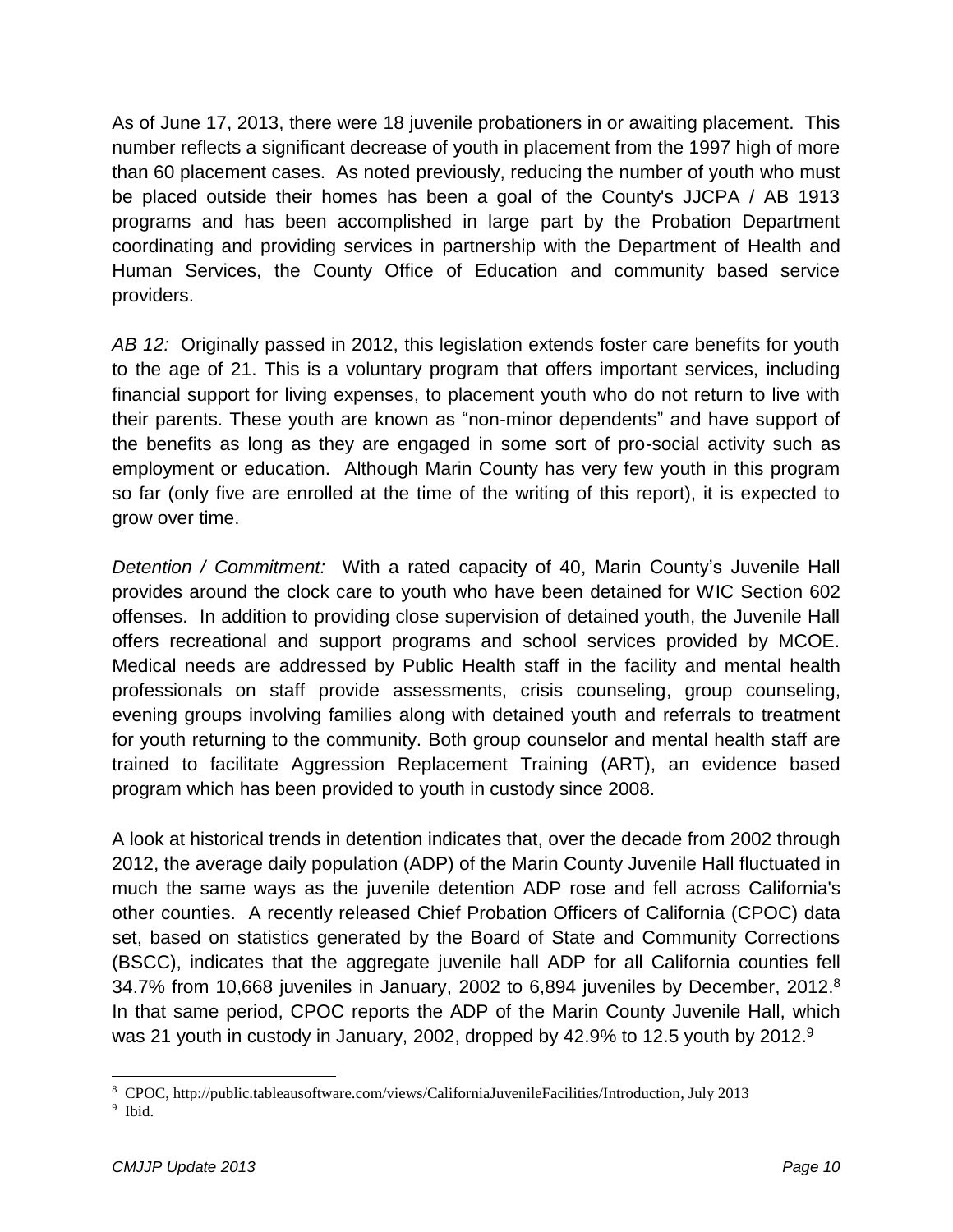Marin County's reduction in the number of youth in confinement parallels national as well as state trends. According to the Annie E. Casey Foundation's 2013 report "Youth Incarceration in the United States," juvenile detention across the country peaked in 1995 and has declined by 41% since then. The annual rate of decline from 2006 to 2010 -- dropping by 6.5% -- was roughly three times faster than it had been from 1997 to 2006, when the rate of decline was 2.3%. $^{10}$ 

Local data, indicates that, in the period since the last CMJJP update, the ADP of Marin County's Juvenile Hall followed the same downward trajectory as has been seen in the number of referrals to Probation and the number of youth ordered into residential placement programs. While the Juvenile Hall's ADP was 25.1 in 2007 and 25.3 in 2008, it had fallen to 12.5 by the end of 2012, as shown in the following table. **<sup>11</sup>**

| Year | <b>ADP</b> |
|------|------------|
| 2007 | 25.1       |
| 2008 | 25.3       |
| 2009 | 22.3       |
| 2010 | 20.8       |
| 2011 | 16.1       |
| 2012 | 12.5       |

**Table 7: Marin County Juvenile Hall Average Daily Population -- 2007 - 2012 <sup>12</sup>**

The Hall's ADP from January 1 through May 31, 2013 was 12.8*.* On June 30, 2013, there were 16 youth detained in the Marin County Juvenile Hall. Five of those detained were in pre adjudicated status and 11 were post adjudicated. There were no Proposition 21 offenders (youth being tried as adults) in the Juvenile Hall at that time.

It is very important to point out that, *despite the substantial reduction in the use of detention in Marin County, there has been no corresponding increase in juvenile crime***.** *In fact***,** as data earlier in this report indicates, a strong argument can be made that *juvenile crime has decreased since 2001, and decreased significantly since the previous CMJJP update in 2007-08***.** 

 $\overline{a}$ 

<sup>&</sup>lt;sup>10</sup> Annie E. Casey Foundation, Infographic: Youth Incarceration in the United States, 2013, aecf.org/Knowledge Center/Publications

<sup>&</sup>lt;sup>11</sup> BSCC, Juvenile Detention Survey, http://www.bd.corr/ca.gov. Marin County

<sup>&</sup>lt;sup>12</sup> Data generated by the Probation Department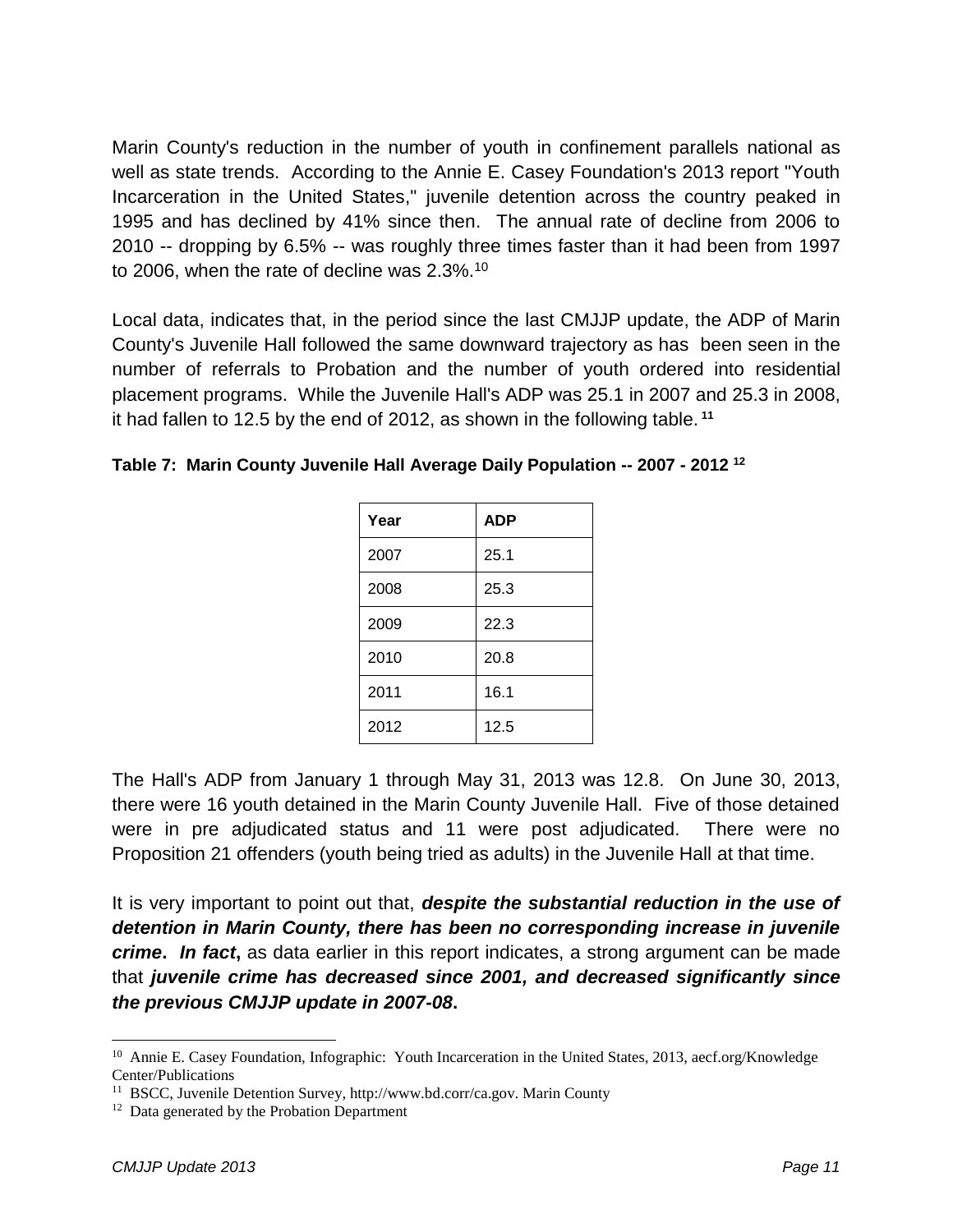Noteworthy as well is that, as the overall number of detainees has declined, the average length of time youth spend in Juvenile Hall (called average length of stay or ALS) has increased. The most probable explanation for this is that youth are being detained for more serious offenses which require more time to adjudicate and/or resolve. Marin data - corroborated by CPOC data - for the period since the last CMJJP update indicates that the average length of stay was approximately 11 days in 2007 and had risen to slightly over 18 days by 2012 (the last year for which data is available).<sup>13</sup> The following chart displays the changes in Marin's ALS over the last five years.



**Chart 3: Average Length of Stay - Marin County Juvenile Hall -- 2007 - 2012 <sup>14</sup>**

*Marin County Youth in State Custody*: Marin County has traditionally committed very few juveniles to state custody. As of September 1, 2007, the state Department of Corrections and Rehabilitation (CDCR) Division of Juvenile Justice (DJJ) realigned lower level offenders, defined as those committed for offenses under WIC Section 707(a) with the exception of certain sex offenses, from state to local custody. At the time of this realignment, Marin County had no juveniles in DJJ institutions or on DJJ parole eligible for realignment. According to the California Sentencing Institute, in 2009, Marin County had 4 youth in DJJ for every 1,000 juvenile arrests; in 2011, that state confinement rate was zero.<sup>15</sup>

As of June 30, 2013 there were no Marin County youth in DJJ custody.

l <sup>13</sup> op.cit. BSCC Juvenile Detention Survey.

<sup>&</sup>lt;sup>14</sup> Data generated by the Probation Department

<sup>15</sup> http://casi.cjcj.org/Juvenile/Marin - 6/18/13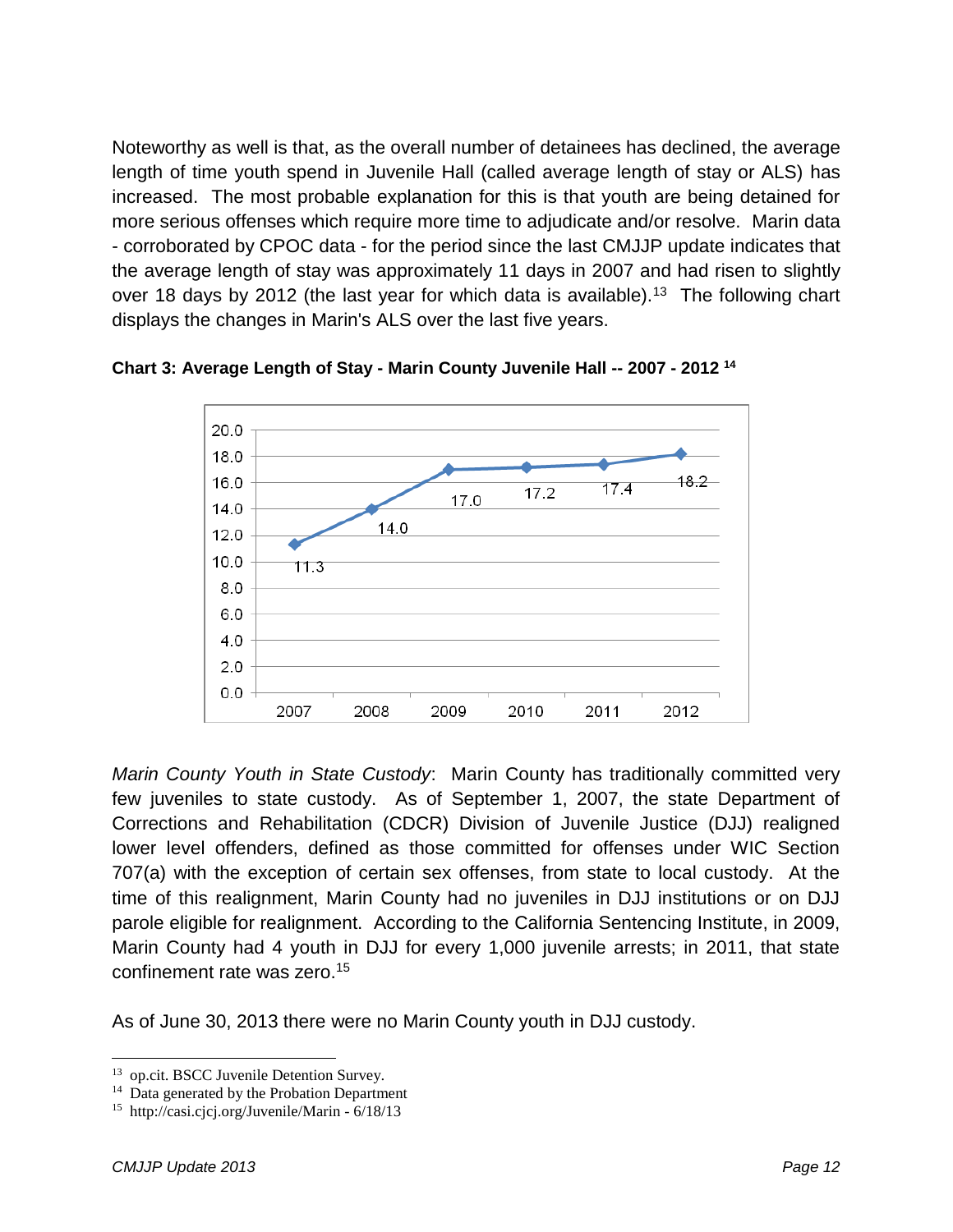#### **SECTION 3: STAKEHOLDER OBSERVATIONS AND RECOMMENDATIONS**

#### Stakeholder Interview Process

A central part of this update was seeking input from members of the County's Juvenile Justice Coordinating Council (JJCC) and other key people in the public and private sectors who work in or around juvenile justice and youth service in Marin County.<sup>16</sup> In interviews conducted over several weeks in June 2013, these stakeholders were asked what they thought had changed or been improved in the juvenile justice system since the 2008 report, what they viewed as the strengths of the current continuum and their perceptions as to remaining gaps or under-developed elements still needing to be addressed. Thanks to the generosity and insightfulness of the interviewees, these interviews yielded a great deal of information -- and a significant degree of consensus - about accomplishments to date and the desired direction for the County's juvenile justice system.

Input from the interviews was collated and analyzed and is summarized in the following discussions of accomplishments to date, system strengths and potential additions to the juvenile justice continuum. Included in this narrative are comments from the interviews selected because they are representative of the views expressed by all or most of those interviewed. Where there are differences of opinion, those are reflected as well. Hopefully, this information will prove valuable in guiding future planning, as well as supporting ongoing efforts to maintain what is working, enhance what may be underdeveloped and create what may be missing in addressing the needs of youth, families and communities throughout Marin County.

#### Improvements Since the Previous Update

As noted in this document's Introduction, the five major goals for the juvenile justice system described in the 2008 update were:

- 1. Bridging the information gap between existing programs and agencies through improved communication
- 2. Recognizing the information technology gap that exists across juvenile justice systems and identifying which parts can be addressed through existing resources
- 3. Beginning to assess and develop a plan for addressing disproportionate minority contact
- 4. Stressing the continued application of evidence-based practices and programs whenever and wherever possible

l

<sup>&</sup>lt;sup>16</sup> Please see Appendix A for interview participants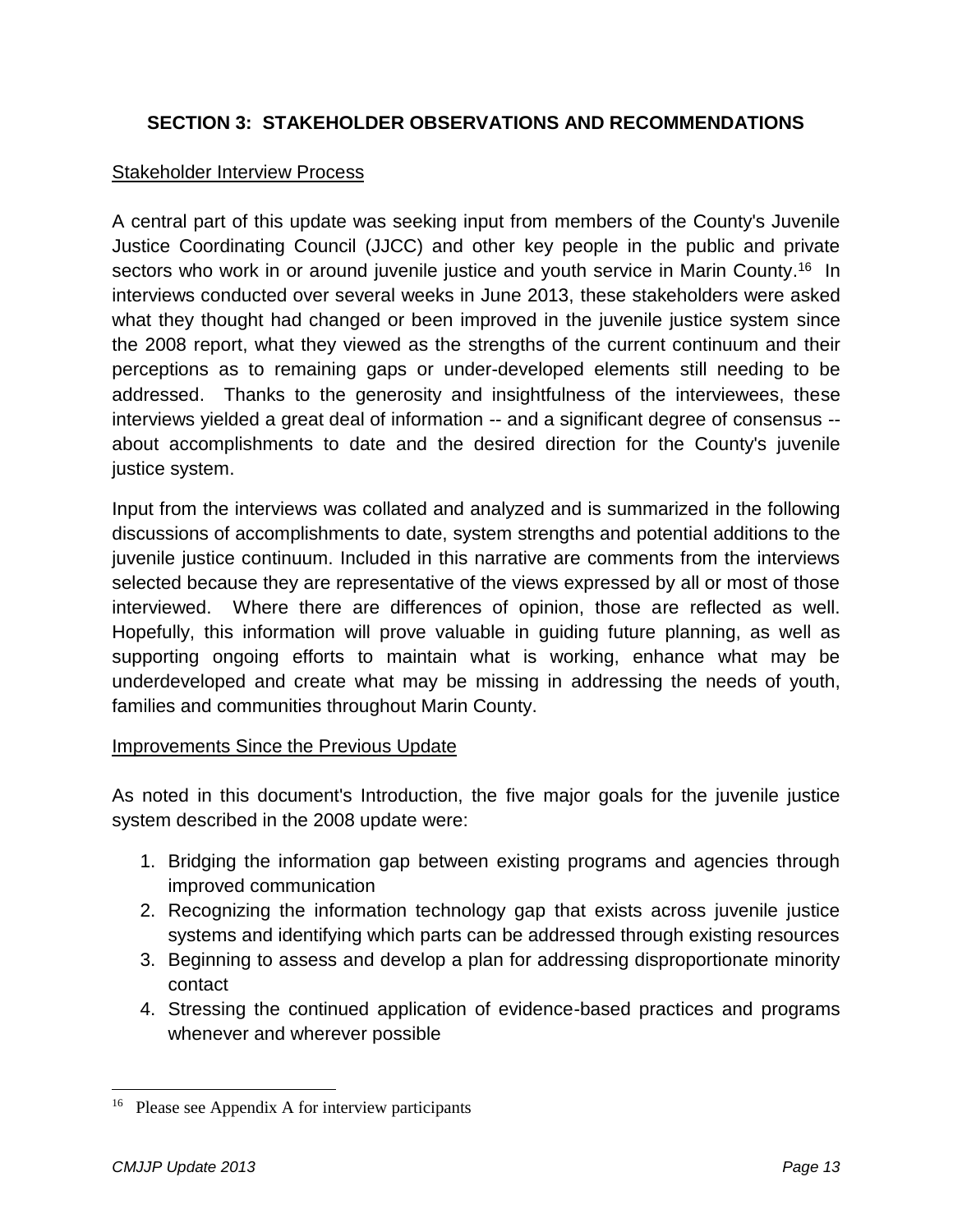5. Beginning to engage communities, particularly those experiencing high rates of juvenile delinquency, to seek improved outcomes through partnerships with community based organizations, civic groups and individuals.

According to those interviewed, there have been significant improvements in these and related areas over the last five years, and more are envisioned. Those interviewed strongly support continuing and furthering these initiatives as data, experience and perceptions indicate they are bearing fruit. The interviews yielded considerable agreement that, as a result of the work done to date, Marin County's juvenile justice system is on a productive track likely to continue to produce positive outcomes for youth and families

With regard to *Communication***,** interviewees generally agree, and observation supports the finding, that a lot has been done to improve communication between and among existing programs and agencies What was perceived in 2008 as an 'information gap' appears to have been greatly reduced. Among other things, interviewees said:

Communication is pretty open and improved over the last 5 years.

People are talking to each other and that seems to be improved over former times; we're talking about programs and activities; agencies are being more collaborative and not just talking about 'can I have some more money.'

Communication is infinitely better than it was in 2008. Silos have come down to great extent and collaborative work is continually improving. The effectiveness of this is demonstrated by the accolades we get in this county.

Along with, and probably furthered by, the improvements in communication, there has been a notable expansion in the already robust spirit of *collaboration* in and around the juvenile justice system. Such efforts as the DMC Collaborative and Restorative Justice, discussed below, are indicative of agencies' strong relationships with one another as well as their outreach to include and incorporate families and communities in the work to be done. Several interviewees commented on the strong collaborative ethic, saying:

There is a great deal of collaboration, especially between Child and Family Services and Juvenile Probation; we're fortunate to have such a great connection.

The School / Law Enforcement Partnership is a great collaboration that comes together to share information, break down boundaries and help each other out when issues arise.

We're very lucky in Marin; we have a very strong bond among the juvenile justice partners, and not all courts have this kind of healthy relationship. We're all very committed to getting it right for kids.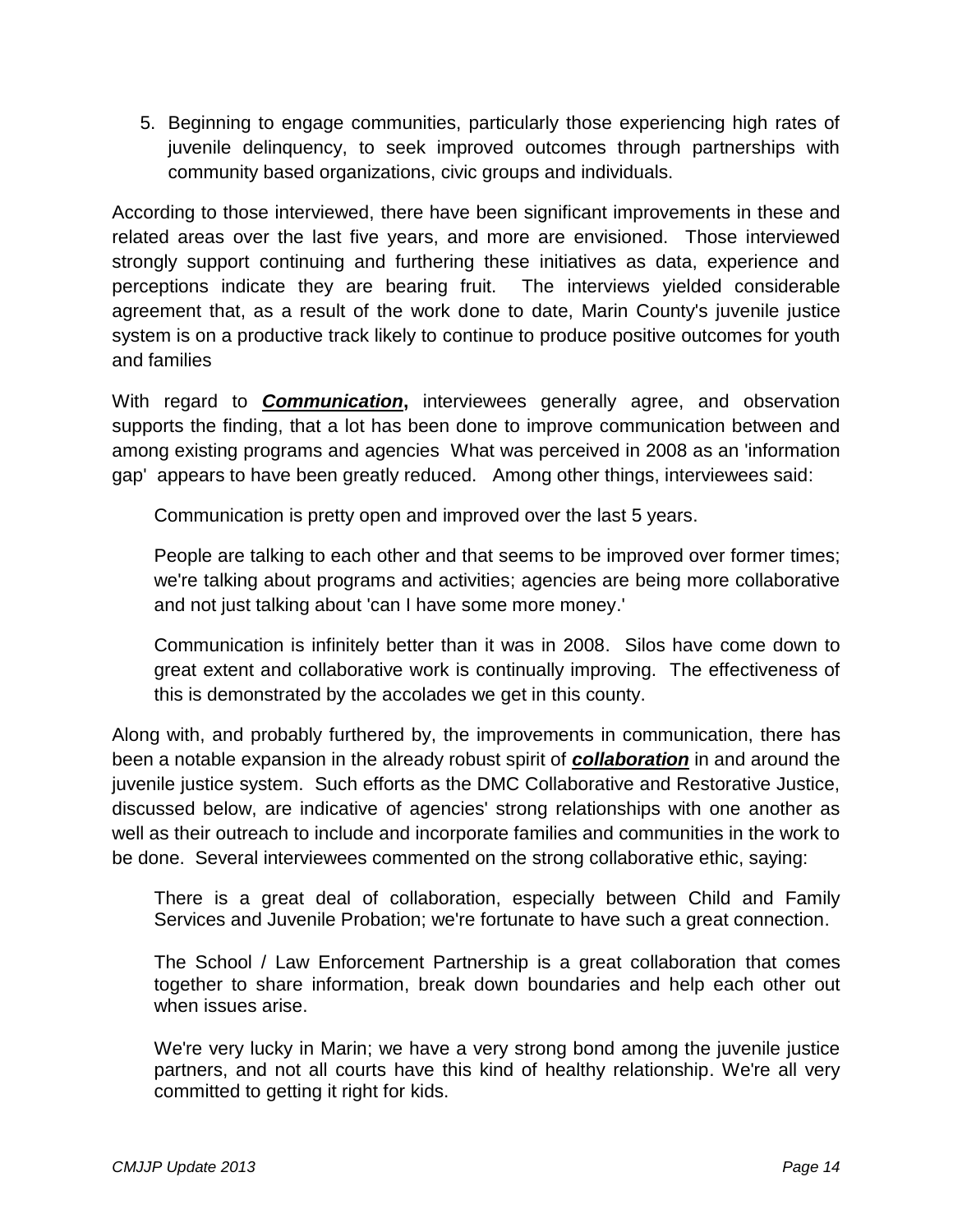In terms of *Information Technology, a*gencies have been hard at work to close what was seen in 2008 as an "information technology gap across juvenile justice systems." Given the severe fiscal limitation of the recent past, agencies have had to focus on those parts of the IT universe that could be addressed through existing resources. They have made some headway but still consider the IT challenge a work in progress, as evidenced by the following:

We still need to pay more attention to data integrity and data quality. We're lucky in Marin that we have so few people in our populations; nonetheless, data coding is not as careful as it could or should be. We often end up with data that isn't credible. It would be great if data integrity were more important to data folks so that we get the right information about the right kids.

A great deal has been accomplished relative to beginning to address *Disproportionate Minority Contact (DMC)*. Since 2008 when the Probation Department won a technical assistance grant to support understanding, dealing with and ultimately reducing DMC, the Department has been using some of its grant funds to partner with the W. Haywood Burns Institute, a nationally recognized leader in DMC reduction, to develop a path to address DMC in Marin County. That partnership is helping guide the development of a viable, local DMC strategy.

The three major components of the strategy are: raising understanding and awareness of DMC issues; reviewing and ensuring appropriate services are available for youth; and collaborating with partners to create systemic solutions to DMC. Specific efforts have included conducting public forums on DMC, inviting community stakeholders to join in the effort; and creating a multi-agency, community involved DMC Collaborative. The Collaborative has spent the last several years meeting, training and educating its members and working on developing a DMC plan to improve the situation for youth of color who enter Marin County's juvenile justice system.

It is important to point out that the DMC effort, as well as Restorative Justice and other collaborative programs, are being greatly enhanced by the skills and talents of *multilingual and bi-cultural personnel* hired pursuant to recommendations in the 2008 CMJJP Update. Those recommendations described a system-wide need for multi-lingual and bicultural personnel because "Effective service delivery depends on two-way communication and, particularly in programs and services that seek to involve parents, effective interactions with family members often require bilingual / bi-cultural staff."<sup>17</sup>

 $\overline{a}$ <sup>17</sup> Marin County Comprehensive Multiagency Juvenile Justice Plan Update 2008, page 27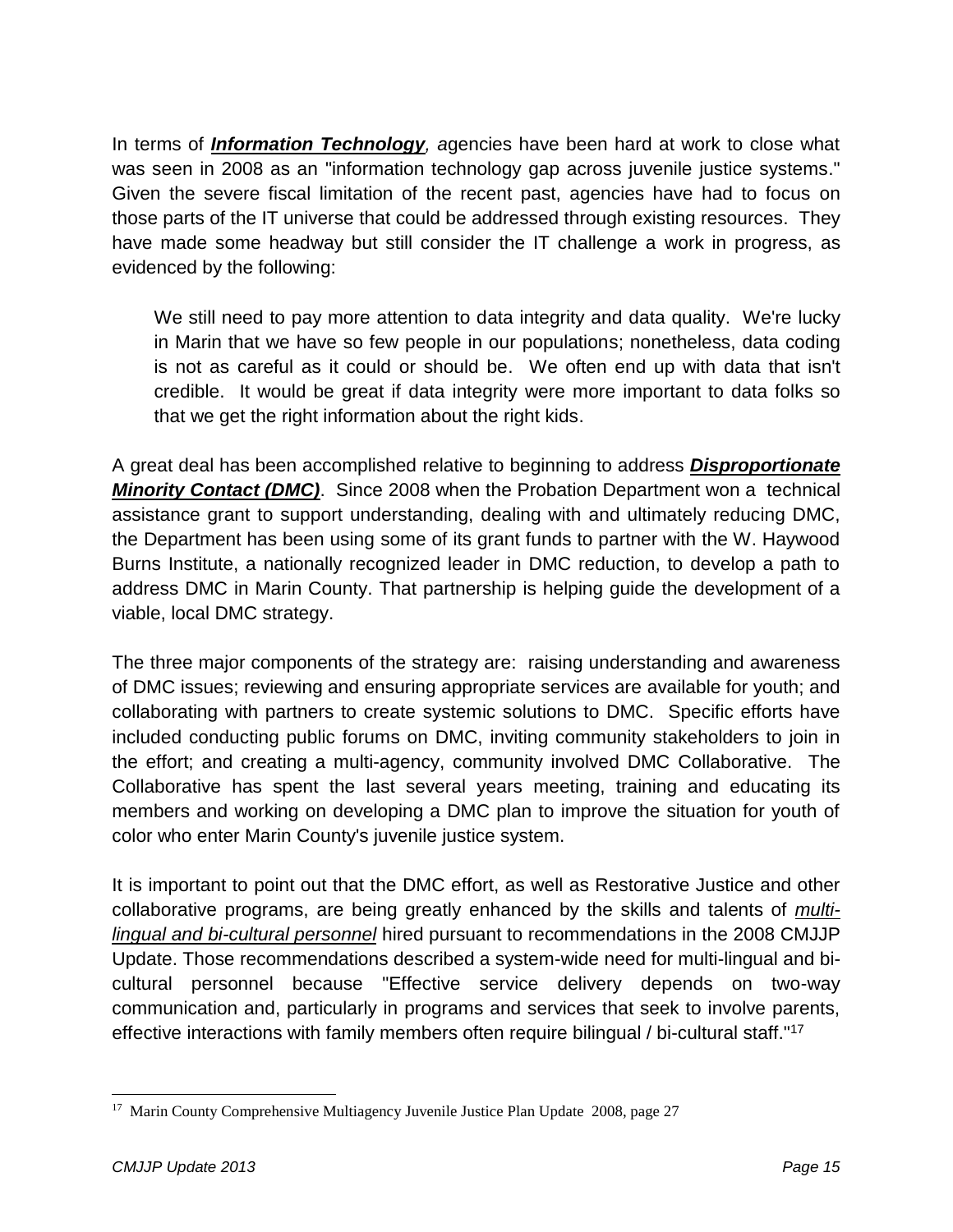Many interviewees commented on the DMC effort, acknowledging its collaborative, family focused and community oriented approach and, in many instances, praising the Probation Department's leadership and support. In addition to noting the progress, there was repeated mention of the need for law enforcement to become more actively involved in the DMC effort. Representative comments include the following.

The DMC collaborative is made up of many different agencies with good representation from the communities of the Canal and Marin City. This is very positive. Planning is very well advanced, in theory and in practice. We have to have a written plan by the end of December (2013) so the next life of DMC can be ensured; but, many of the ideas that will be in the plan are already being implemented, so we're way ahead.

Members of the Collaborative feel the Department respects the community's opinion and is open to understanding and making available what they need. People particularly appreciated the Department's bringing in new trainers with different views of issues for Latino kids and inviting members of the community to participate in the trainings. It was huge for Probation to make this valuable training available to parents and community members for the first time.

There needs to be a continuing effort to involve law enforcement in DMC work.

Police departments would benefit from participating in the "rich conversation" in the Canal neighborhood and elsewhere. It would be useful for the police to understand and participate in the efforts the Probation Department and community are engaging in.

If we are looking to affect DMC in the Latino and African American communities we have to have some difficult conversations; these conversations are inevitable. We have to fix some deteriorated relationships with police agencies. We have to be willing to address the hard questions and talk with each other to make things better.

The Probation Department and other agencies are continuing, and where possible expanding, their use of *Evidence-based Practices and Programs*:. Having incorporated the evidence-based practice of assessment into most, if not all, of its programming, the Probation Department is targeting its responses and resources to the factors that bring youth to the juvenile justice system and thereby seeking to help youth get out and stay out of the system.

.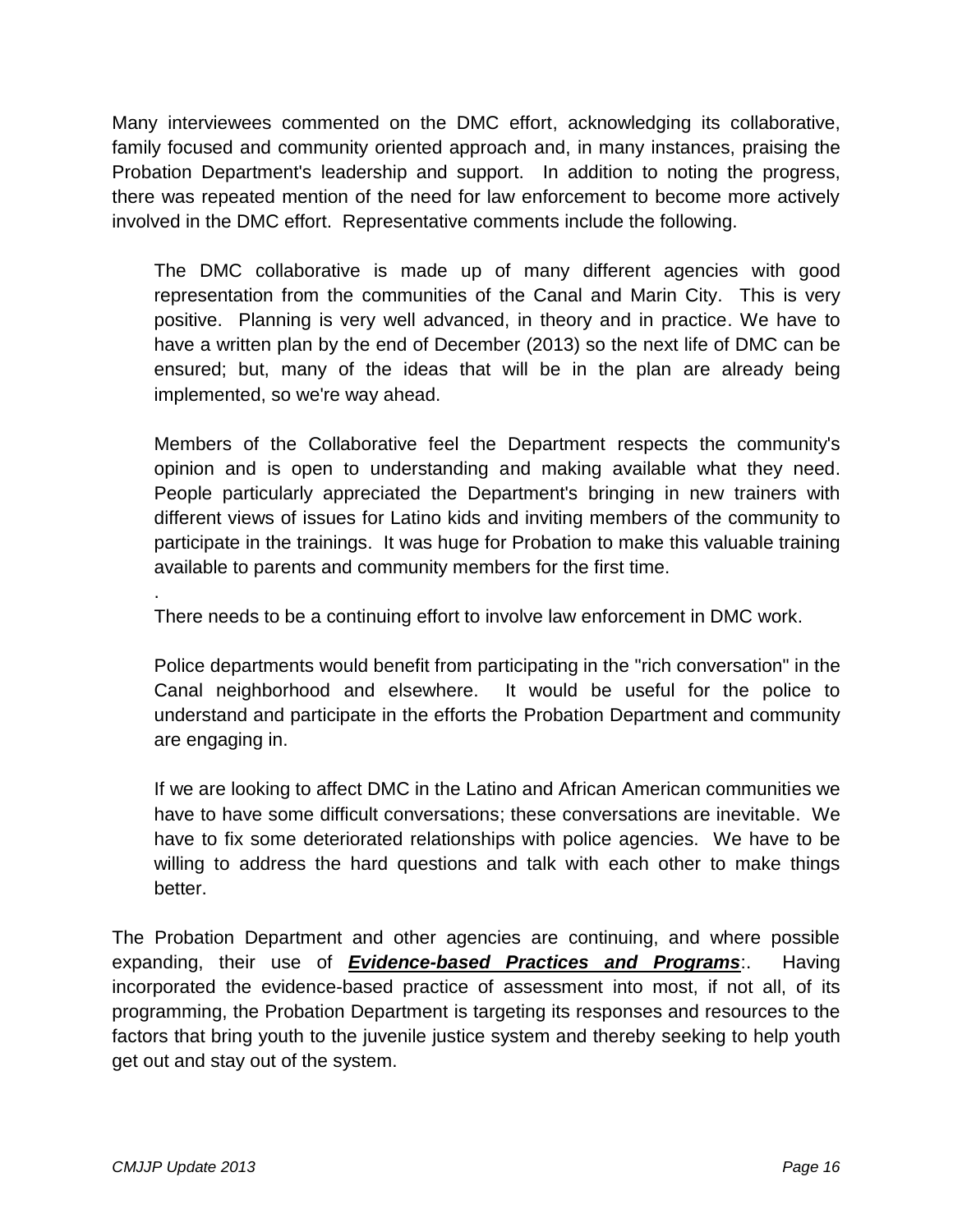The Probation Department is also using Motivational Interviewing (MI) into its interaction and supervision strategies. MI is an evidence based communication practice that has been shown to increase youths' successful navigation of the juvenile justice system and reduce their subsequent recidivism. Being used throughout the Probation Department, MI calls on youths' strengths and encourages positive decision making.

Probation's leadership in the use of evidence-based programs and practices has been mirrored by other agencies adoption of EBPs in their respective disciplines. The countywide emphasis on being data driven and evaluating outcomes of all programs and services is in and of itself an evidence-based practice.

Interviewees' reflections on EBPs include the following:

... Mike and Kevin [are] the 'wonks' re EBPs in juvenile; they are the 'experts' and are moving the entire juvenile justice community in that direction. They are going to prove that evidence-based models, such as the Juvenile Drug Court, work using data and outcomes, and, if they don't work, will go to other evidence-based approaches in supervision.

I am gratified by the huge shift toward evidence-based, proactive and positive interventions on the part of this Chief and this Probation Department. What used to be taboo is now the norm; we're acknowledging that it's not the world of the '70s anymore.

For those of us in the community, it's a struggle to find programs which are evidence-based or proven that are not cost prohibitive.'

Having been charged with *Engaging Communities in Partnerships*, the Probation Department and many other agencies, including Health and Human Services, County Mental Health, MCOE and community based youth and family service providers, have expanded existing - and spearheaded a number of new - efforts to engage and actively involve communities.

In addition to the DMC work and the DMC Collaborative, described above, an expanded *Restorative Justice (RJ)* effort has been reaching out to and involving parents and other community members in Novato, the Canal and Marin City. Complementary to the DMC work, Probation's RJ efforts include organizing a group of Latino parents from the Canal to create an RJ response for kids who are suspended or expelled. All the meetings of the group have been conducted in Spanish. This effort has been so successful that programs have been implemented by the high schools themselves as well as by other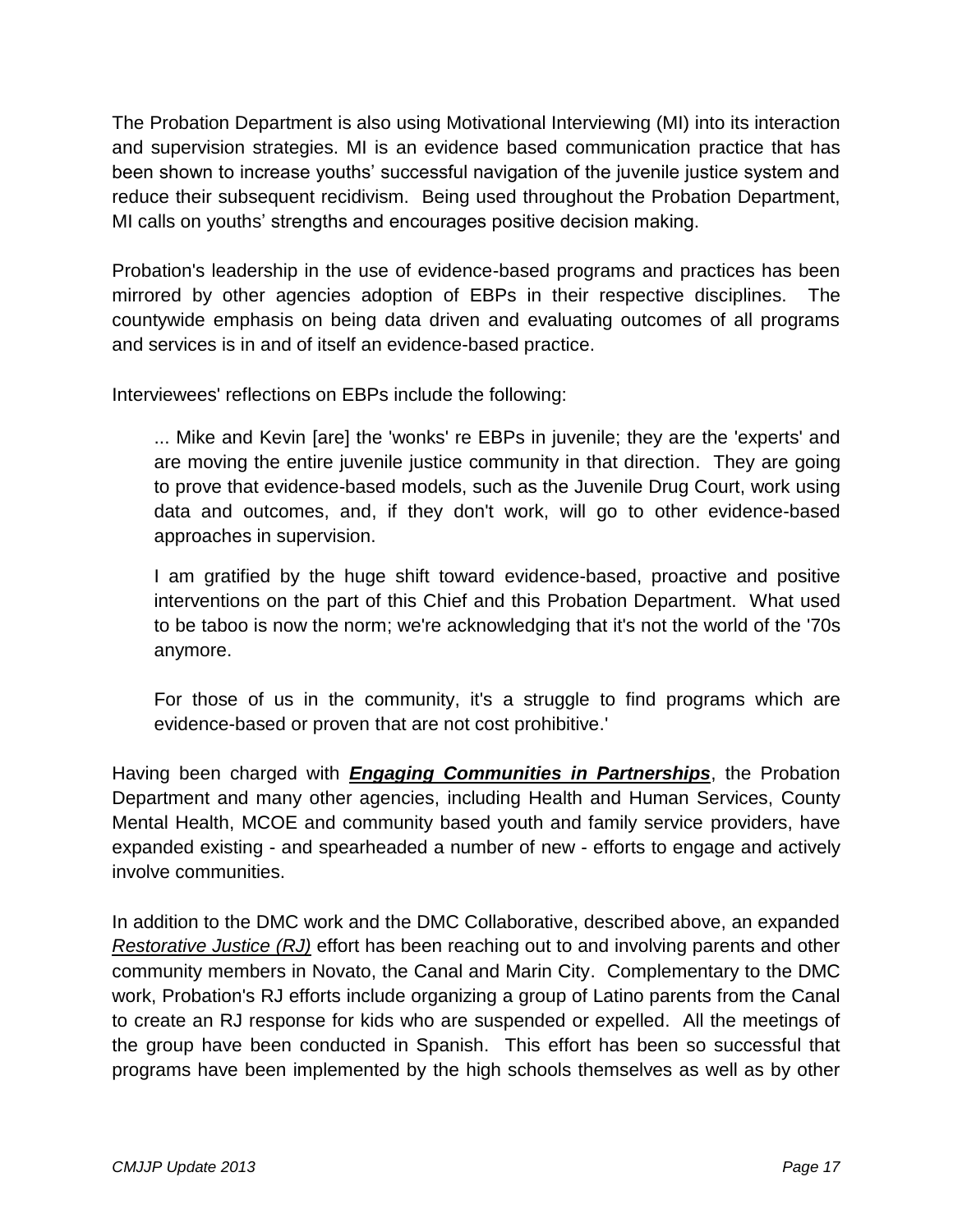agencies to enable a number of youth in the initial target group -- high school kids in San Rafael and Terra Linda -- to be referred to other alternatives.

The RJ group is building its plan and hopes to put a larger pilot project in place that reaches out to police departments, schools, the Probation Department and others to encourage them to utilize RJ principles in working with kids in each of these agencies' service populations.

Interviewees' reflections on Restorative Justice and the work of the RJ group included the following:

The county's Restorative Justice and youth development strategies are excellent; they need to be supported, coached and institutionalized because these are practices we know lead to success for youth, families and communities.

Probation teaching the schools RJ approaches is a terrific thing to do; Probation is really helping us help them help kids.

While it takes time for RJ to become 'the natural,' we need not to revert to the old ways; rather we want to keep resourcing and supporting RJ because that will lead to good results all the way around.

The Probation Department has funded outreach workers in both Marin City (through the Phoenix Project) and the Canal (through the Canal Welcome Center) in what it is calling "Partners for Success (Companeros Para Exito) to assist youth in complying with the conditions of their probation. MCOE's outreach to communities includes working toward opening a 'new and more family and community oriented' Community School. Health and Human Services is expanding its community outreach as are County Mental Health and a number of other agencies.

Interviewees' appreciation for the collaborative interactions between community based service providers and public agencies is exemplified in the following remarks:

Probation is one of the strongest partners we have at the Phoenix Project. All accolades for their support - financial, consulting and helping in all ways they can. They have helped us with data collection and identifying the things funding sources are looking for. Kevin's been great showing us how to manage metrics and pie charts and data reporting. We really appreciate his and Mike Daly's help building Phoenix's capacity.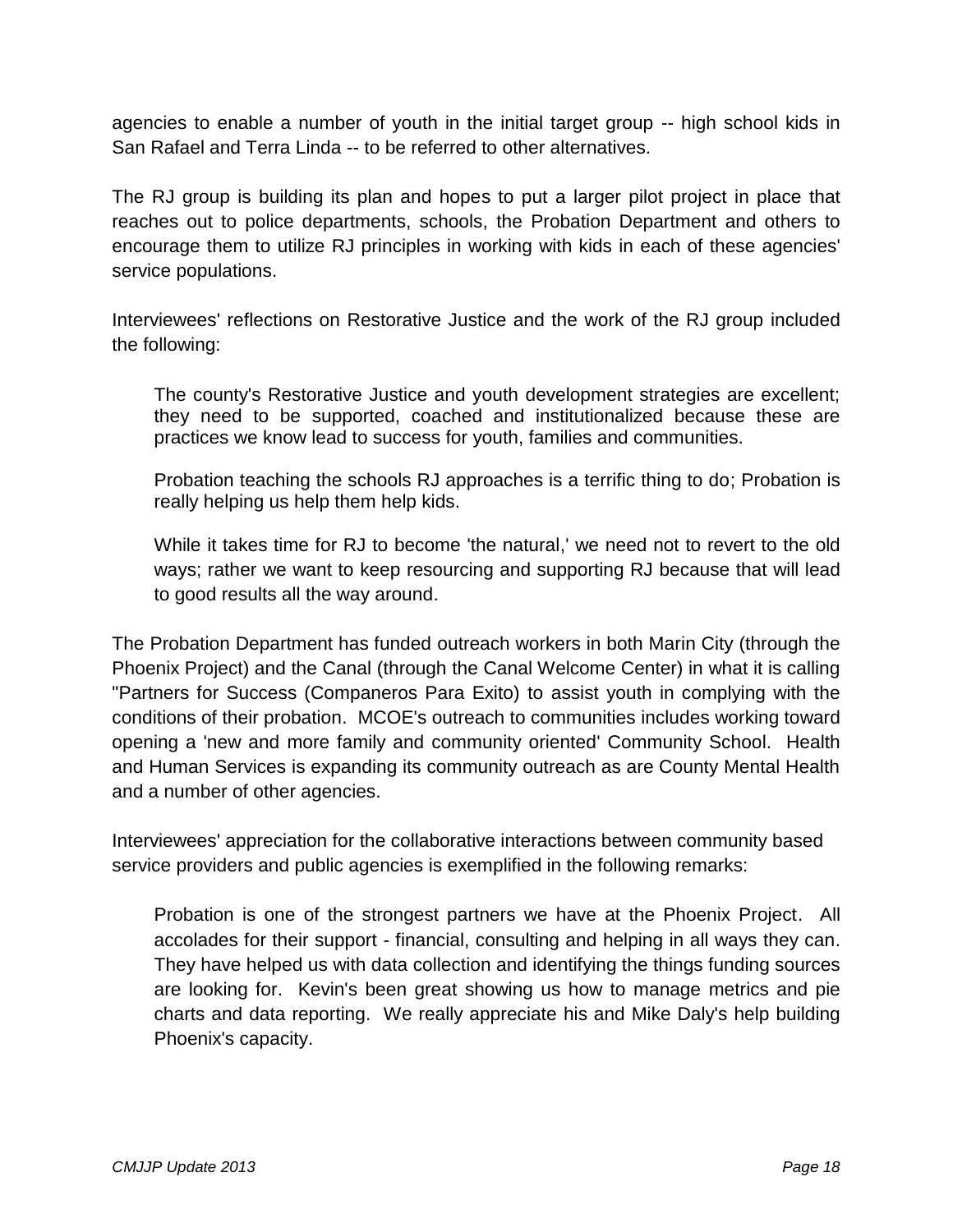There is also strong support for such community-involved efforts as the *Juvenile Drug Court*, schools' *Peer Courts* and the YMCA's *Youth Court*. About these multi-agency collaborative courts interviewees said, among other things, that:

Such courts are the wave of future and we want to be doing them well.

Though it may have been adrift for a couple of years, the Juvenile Drug Court is refocusing now; it's doing the right front end assessments to make sure it's getting the right kids into the program and looking at outcomes.

The new consistency in Juvenile Drug Court is very good.

The Peer Courts run by some schools and the Youth Court run by the YMCA contribute significantly to the effective alternative programs available for kids in Marin County.

Peer Courts and the Youth Court are getting better all the time; the biggest challenge is finding adequate funding to maintain these programs.

Interested in bringing a Youth Court to Marin City, the Phoenix Project is looking into how to pay for and inform families about a Youth Court because the Project believes such a court would help Marin City parents and community members bring local resources to bear to solve their kids' problems and might stop first offenders from penetrating further into the juvenile justice system.

As evidenced by the comments above and following, interviewees expressed a great deal of interest in and support for engaging communities, especially those experiencing high rates of juvenile delinquency:

There is increasingly good feedback from the community about interfacing with Probation and other agencies and being able to work together.

Involving the community is critical because it is only in the community that systemic change can happen.

We are seeking to address the issues around how we respond to conflict in our community, how what we're doing works for us and doesn't work for us and what our dream is of what could work even better.

We are working on sharing responsibility because our communities' youth are all our kids and, if we don't have healthy kids throughout our communities, troubled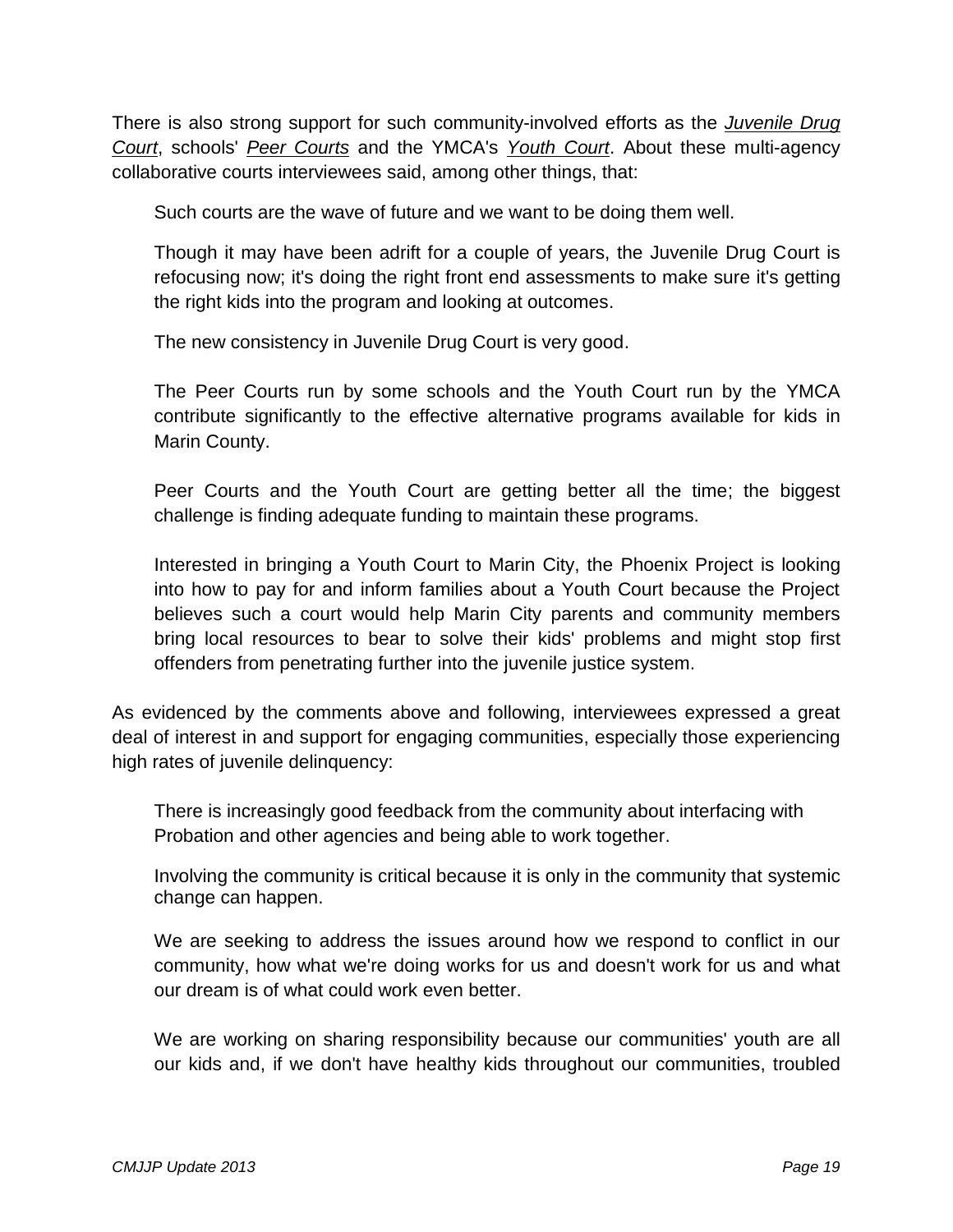young people are going to drain our resources and diminish us all. Every kid we inspire or turnaround is a huge saving to our community.

We want to exemplify the Masai approach that holds "if the children are okay, we're all okay."

#### Recommendations for Potential Additions to the Juvenile Justice System

In response to the question, 'how can we better serve youth in our juvenile justice system?' respondents were nearly unanimous in saying 'by continuing to do what we're doing and trying to do it even better.' As one interviewee put it, we need to "maintain a laser focus on trying to be more innovative, creative and prevention-oriented in meeting the needs of all kids in Marin County."

In other words, no one wants to stop doing what appears to be working. Rather, stakeholders suggest continuing to further DMC reduction, restorative and evidencebased practices and family and community involvement and adding 'enhancing youth development' to the system's stated goals. Because there are fewer youth in the juvenile justice system and because this reduction in numbers makes additional resources available, the time is right to think about introducing additional preventive and youth development interventions to the juvenile justice continuum.

The kinds of programs or activities described as currently underutilized but potentially beneficial to youth development included, but were not necessarily limited to:

| Anti-Bullying    | Art                 | Ecology / Conservation |
|------------------|---------------------|------------------------|
| Entrepreneurship | Family engagement   | <b>Gang Reduction</b>  |
| Mentoring        | Sports / Recreation |                        |

There were some suggestions of existing programs and/or resources in these areas to work with, refer to, incorporate or contract with. Some of these, like the Phoenix Project, Seneca and Family Connections, are currently used by public agencies; others may bear consideration for future or expanded use. The potential resources proposed by interviewees are described in Table 8 on the following pages.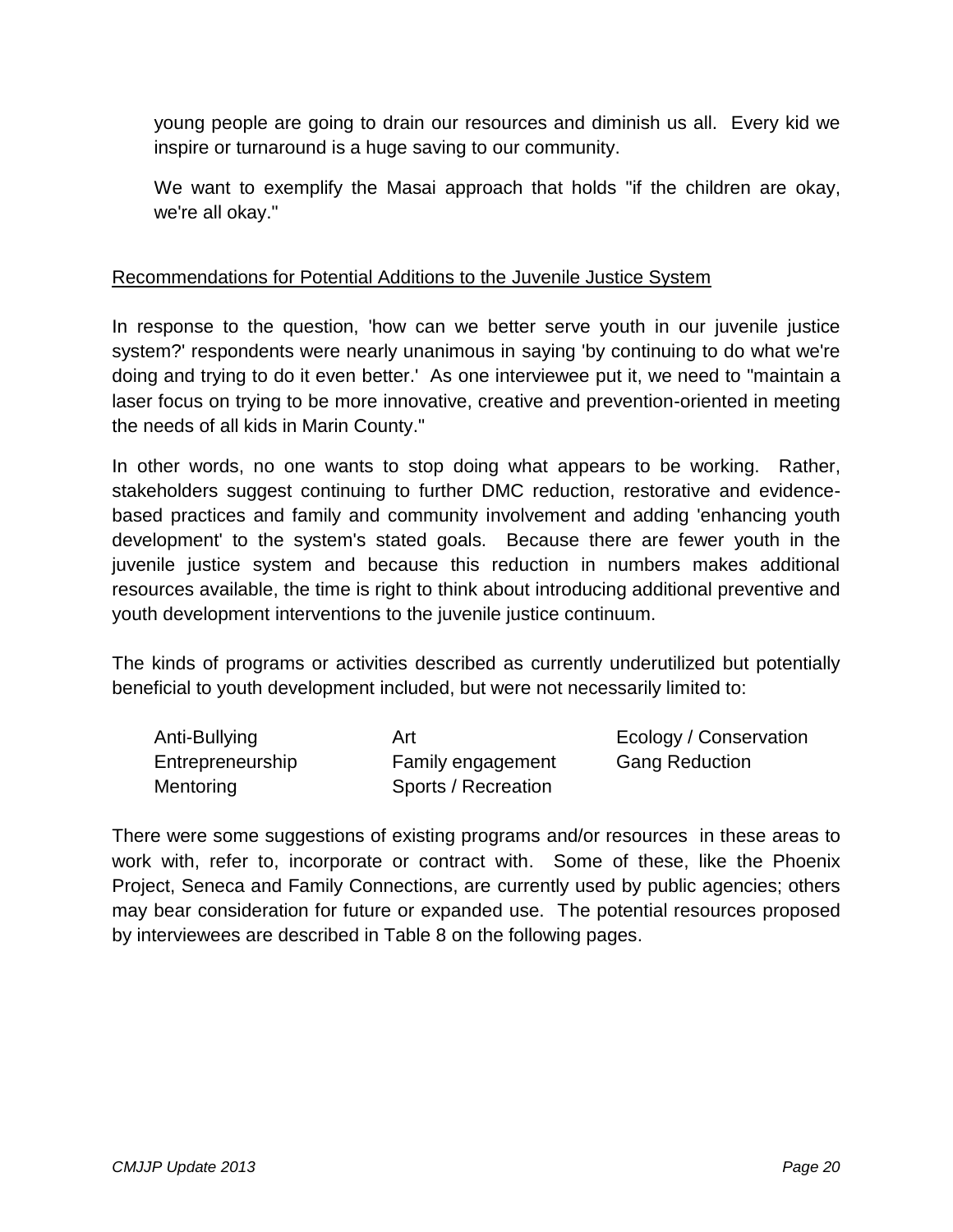#### **Table 8: Potential Resources for Additional Youth Development Programming**

| <b>KIND OF</b><br><b>INTERVENTION</b> | <b>PROGRAM</b>                                                         | <b>PROGRAM DESCRIPTION</b>                                                                                                                                                                                                                                                                                                                                                                                                        |
|---------------------------------------|------------------------------------------------------------------------|-----------------------------------------------------------------------------------------------------------------------------------------------------------------------------------------------------------------------------------------------------------------------------------------------------------------------------------------------------------------------------------------------------------------------------------|
| For Anti Bullying                     | Davidson Middle<br>School                                              | Has a model bullying education program that focuses on<br>early intervention; might be a viable model for replication                                                                                                                                                                                                                                                                                                             |
| For Art                               | The Community<br>Media Center of<br>Marin                              | A non-profit that may be willing to provide a studio or<br>studios and other support for youth who want to work on<br>music and art, enable sharing                                                                                                                                                                                                                                                                               |
|                                       | Channel 26 Cable<br>Access                                             | Have a great degree of technology which is currently under<br>utilized by young people                                                                                                                                                                                                                                                                                                                                            |
|                                       | Performing Stars of<br>Marin                                           | A non-profit in Marin City providing preventive programming<br>to give kids opportunities to express themselves                                                                                                                                                                                                                                                                                                                   |
| For Ecology /<br>Conservation         | Marin Youth<br><b>Ecology Corps</b>                                    | With Conservation Corps North Bay, a cbo, is placing crews<br>in the Mt. Tamalpais State Park system and a crew at the<br>organic farm at the College of Marin. Youth will be<br>screened and interviewed by the Conservation Corps, will<br>get a full time paid job for 8 weeks over the summer @<br>\$9/hour and will learn about conservation work as a career<br>path and research other job possibilities                   |
|                                       | <b>Outdoor Education</b><br>and Leadership<br>Developmental<br>Program | Lisa Canin's "ecological psychology" program introduces<br>the outdoor environment to traditionally marginalized young<br>people who aren't familiar with the outdoors and ecology<br>and encourages them to translate their experiences back to<br>their home communities                                                                                                                                                        |
| For<br>Entrepreneurship               | <b>Enterprise Center</b><br>(formerly the Marin<br>Youth Center)       | Works w/ individuals, groups and young families in San<br>Rafael to help them develop micro enterprise programs and<br>then connects them to banks after they've developed their<br>business. May be willing to work with youth to help them<br>develop micro enterprises. Perhaps Probation could work<br>with the Enterprise Center to carve out some small loans<br>for kids on probation who have entrepreneurial aspirations |
| For Family<br>Engagement              | <b>County Community</b><br>School                                      | Seeks to do more to further family engagement by finding<br>what works for the family rather than 'what works for us.'<br>To 'reach the family where they are,' CCS is considering<br>doing home visits perhaps in collaboration with Probation<br>and/or HHS in a supportive rather than corrective approach.                                                                                                                    |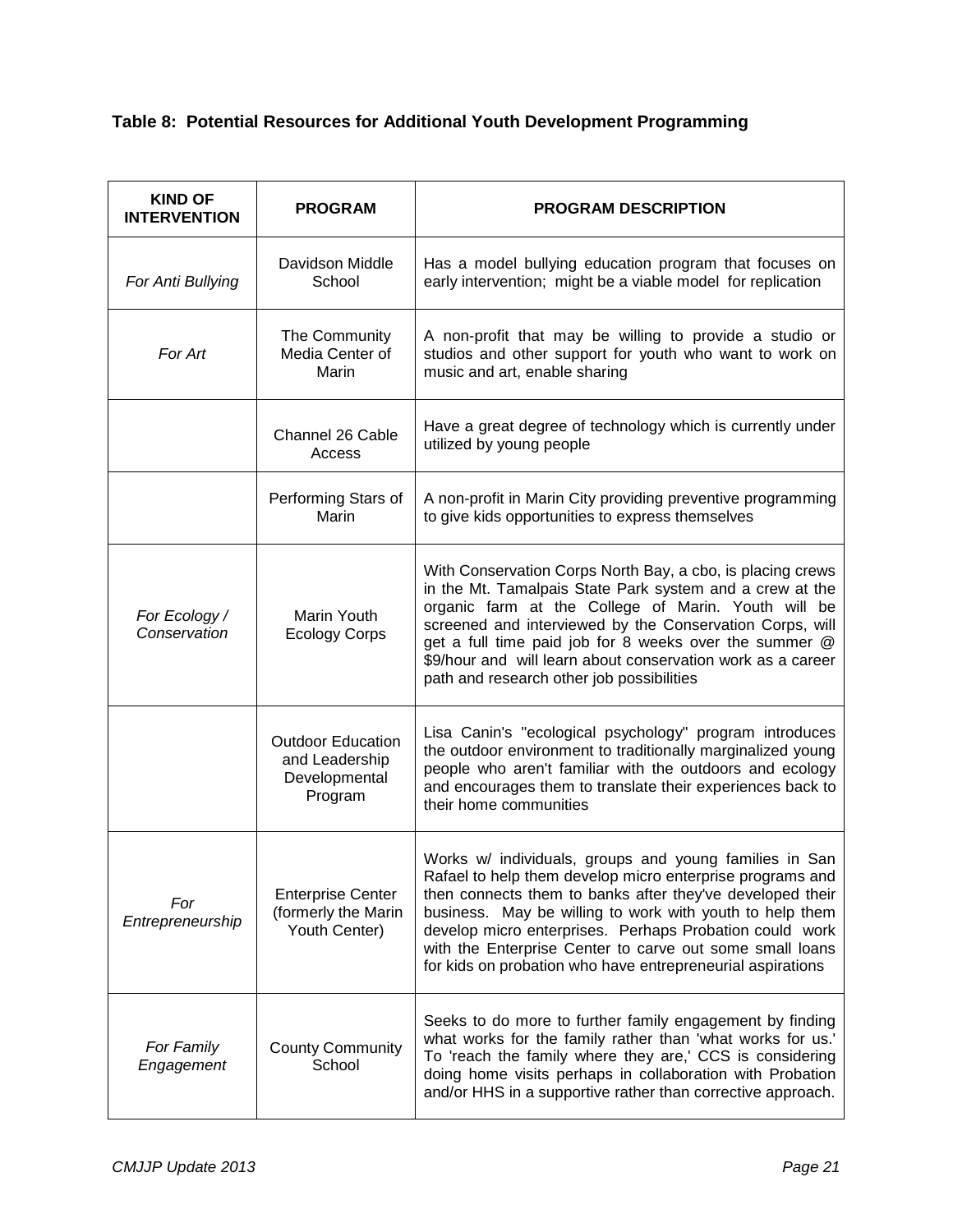|                            | <b>Family Connections</b>          | Provides family focused services in conjunction with the<br>Juvenile Drug Court as well as other programming.                                                                                                                                                                                                                                                                                                                                                          |
|----------------------------|------------------------------------|------------------------------------------------------------------------------------------------------------------------------------------------------------------------------------------------------------------------------------------------------------------------------------------------------------------------------------------------------------------------------------------------------------------------------------------------------------------------|
|                            | <b>Futures Without</b><br>Violence | This San Francisco based program trains junior high and<br>high school coaches to help boys understand how to relate<br>to women and girls, how to be 'good grownups' and how to<br>be good parents. Perhaps HHS and Probation might team<br>to empower and perhaps even financially support similar<br>community based public education efforts in Marin County                                                                                                       |
|                            | The Parent Project                 | Cited as "a good example of giving clients what they need,"<br>the Parent Project is a cognitive behavioral 10 week<br>program run by the San Rafael Police Department's Youth<br>Services Bureau providing workshops on constructive<br>parenting for parents and families                                                                                                                                                                                            |
| For Gang<br>Reduction      | <b>Phoenix Project</b>             | Targeting African American youth in Marin City, the<br>Phoenix Project provides a variety of early intervention and<br>other activities to give young people an alternative to the<br>gang lifestyle                                                                                                                                                                                                                                                                   |
| For Mentoring              | Robert Flynn and<br>Dan Daniels    | The kinds of mentoring Robert Flynn provides at the<br>College of Marin and Dan Daniels provides for youth on<br>probation are pointed to as outstanding examples of<br>excellence. "Kids see these mentors / role models as very<br>positive and as people they'd like to be like."                                                                                                                                                                                   |
| For Sports /<br>Recreation | Girls' Running<br>Group            | Started a year or so ago with six girls, the running group<br>has served 30 girls on probation to date and had 18 young<br>women enrolled at the time this document was being<br>written; its purpose is give to girls on probation something<br>positive in their lives; the group also helps them structure<br>their spare time, teaches them about nutrition, helps them<br>build relationships and helps them learn how to interact with<br>and support each other |
|                            | <b>LIFT</b>                        | Created because pro social recreational activities are good<br>for kids and because so many of those in the justice system<br>are in continuation schools that don't allow the sports that<br>mainstream high schools would supply, LIFT was created<br>to fill the recreational gap. A new nonprofit, LIFT will<br>provide, coordinate and implement recreational and fitness<br>programs in different communities including Novato, Marin<br>City and Canal.         |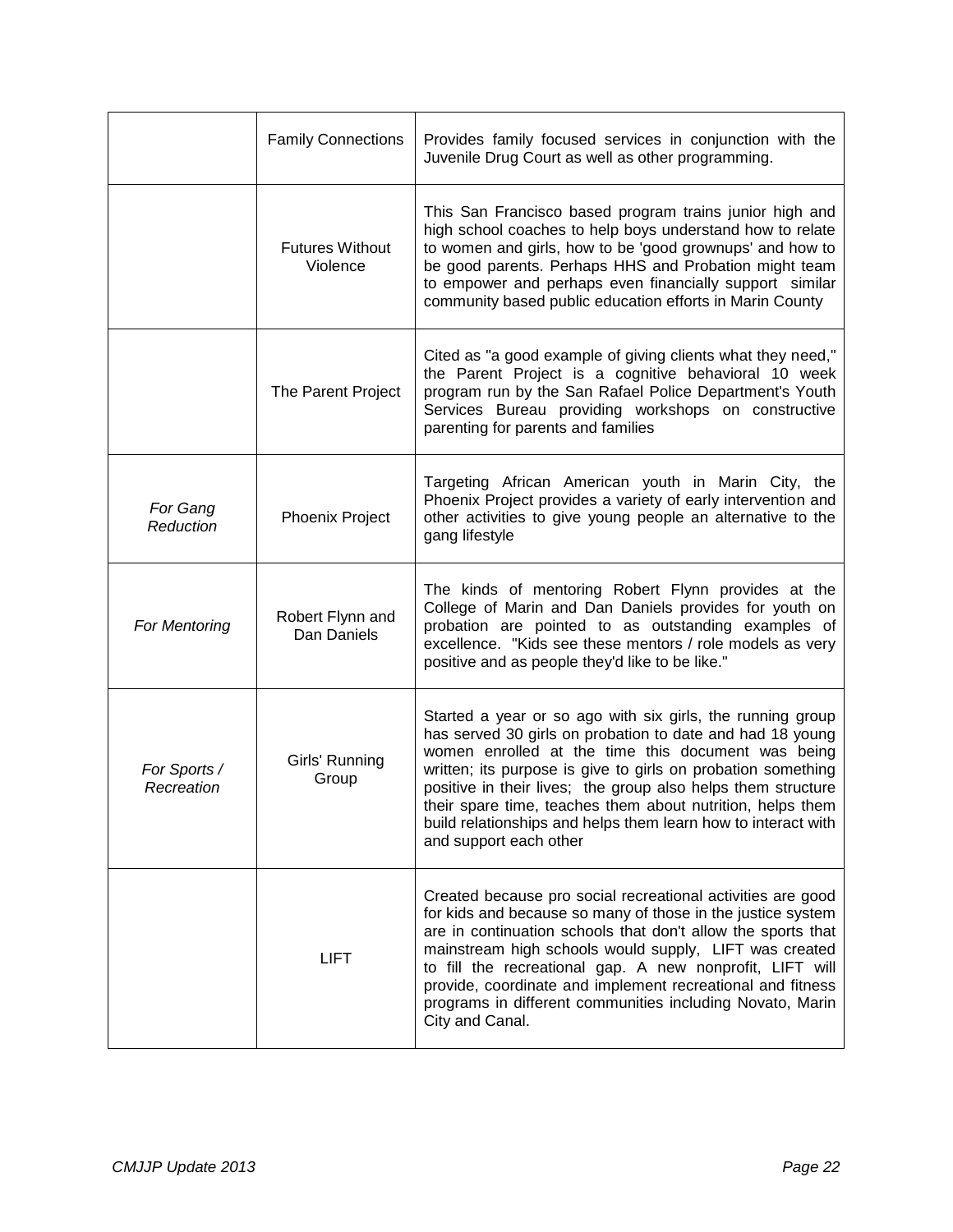| <b>CAMP CHANCE</b> | San Rafael YSB's, summer camp provides 11 - 13 year old<br>inner-city youth who've never been in the outdoors with<br>opportunities to swim, learn to fish and become comfortable<br>with the outdoors. The Camp also includes a Counselors in<br>Training component for graduates too old to return as<br>campers. |
|--------------------|---------------------------------------------------------------------------------------------------------------------------------------------------------------------------------------------------------------------------------------------------------------------------------------------------------------------|
|--------------------|---------------------------------------------------------------------------------------------------------------------------------------------------------------------------------------------------------------------------------------------------------------------------------------------------------------------|

Along with proposing these additional program ideas, interviewees also made reference to *innovations either underway or envisioned for existing core programs.* There were several accolades for the *Probation Department* for having moved, and continuing to move, in what was described as a 'new, more inclusive and collaborative' direction. Probation's attention to youth development and community and family involvement are credited with advancing supervision approaches proven to result in sustained recidivism reduction. Probation's efforts at early intervention are similarly strengthening the possibility of crime and delinquency prevention for at risk youth. As one comment put it:

Probation is going through a culture shift kind of like child welfare's shift of 15 years ago when there were so many kids in placement and foster care. We recognized welfare had to strengthen the family to really help the kids. We started asking 'what does the family need; why is the kid acting out; what do we need to build into place to keep the kid safe; how can we teach kids to respect their community and live in a family and handle their anger when someone at school or at home does things they don't like?' This is now the ethic for child welfare; we wouldn't think of not having the family involved in case work. Probation is going there too and it's great.

*Education*: There are similar changes taking place in educational programming for youth on probation and for those at risk of becoming involved in the juvenile justice system**.** Several interviewees addressed concerns and described emerging approaches being undertaken in alternative schools and special education programs in Marin County. It was noted that:

A lot of the young people in the justice system are kids who feel disenfranchised; many would have benefitted from educational help early on to address language, mental health and/or other issues. They're not at ease in school so they act up. At home they don't identify with their families in positive ways. These young people need positive role models and an educational environment responsive to their particular needs.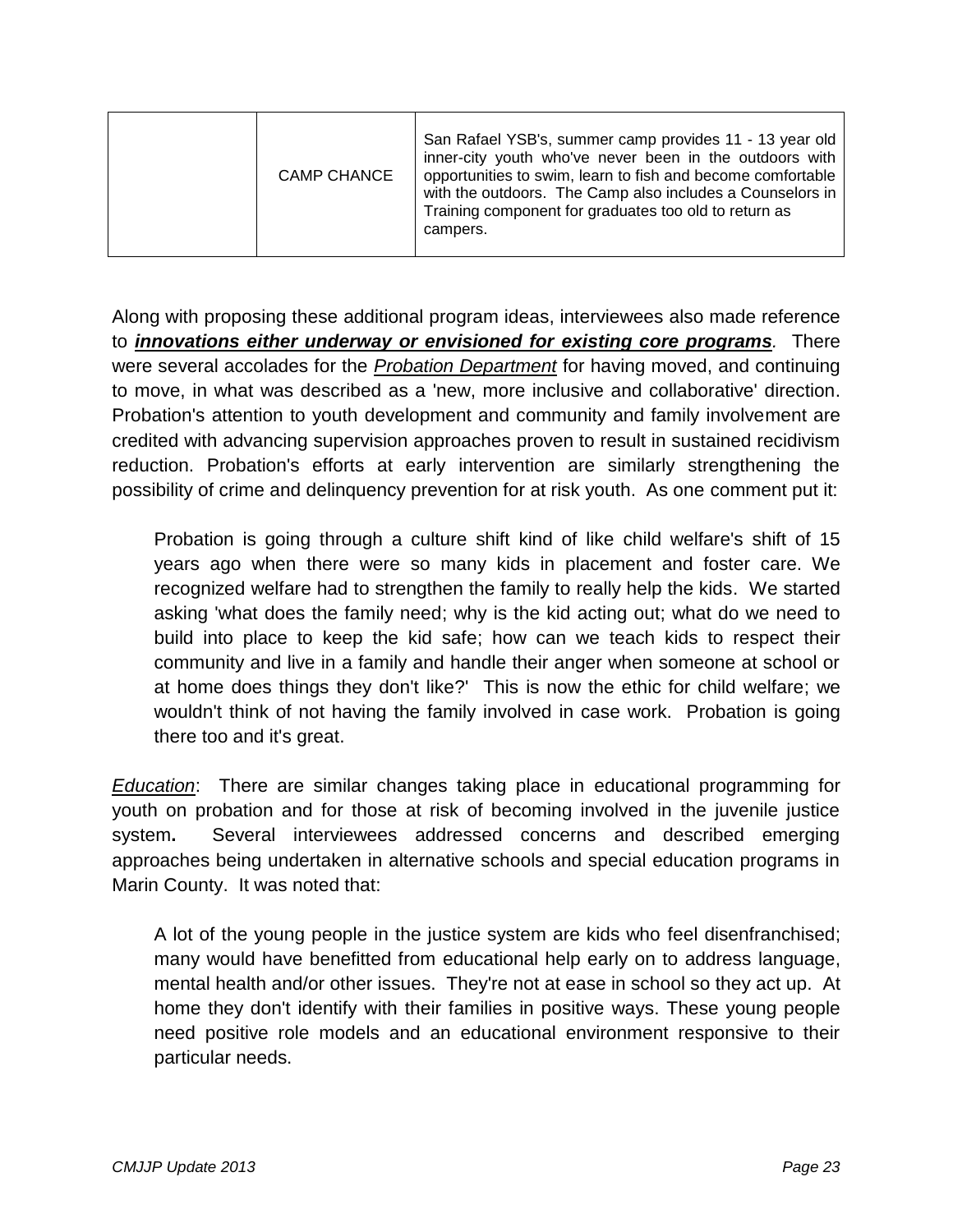Because real learning is more about the approach than the subject matter, we're working on teaching kids to think rather than just regurgitate information. Kids in alternative school are not kids who are anxious to be learning; so the approach has to be holistic and socially engaging. We have to make the learning environment interesting to the students, make the work grab them. We have to find the relevance of what's being taught; especially to this population, relevance is key.

AB 1913 funding has been very helpful in enhancing educational services for youth in the justice system by, among other things, supporting 'engagement with technology.' AB 1913 money helps provide supervision support, therapeutic support, pro-social activity support, restorative practice training, job readiness and support for college and career (mostly college) readiness.

CCS is encouraging teachers to entertain a more holistic approach to engaging students in pro social activities with a view toward making the learning environment a place kids want to be rather than a place they're sent to.

Another positive step is the team effort being engaged in by HHS/CPS and school Probation Officers in Marin City to engage families, even those who may not be CPS clients or on caseloads. Not funded through AB 1913 'or anything else,' this is an attempt to give schools the help they've been asking for while serving the community and helping families support their children's educational and social development.

CPS is using some of its Cal Works money to support parents who are not working or don't have jobs helping their kids in school instead of looking for employment.

The Probation Department has contracted with a community based program that offers alternatives to suspension programming for youth on probation who have difficulties in school; it has also collaborated with the Marin County Office of Education (MCOE) to provide probation youth with an academic counselor to facilitate youths' enrolling in the junior college system.

The Community School is moving to a new site and will be what was called "the coolest school ever" because it will provide each kid "what they need to move into their best futures." The new school will engage kids with blended opportunities and more personalized instruction. It will encompass different learning strategies. Each student will have a personal plan and will have teacher work, on-line work and blended work with other professionals and community members and parents. It will be a lab school when the kids aren't there in the evening and will be a positive learning experience all the way around.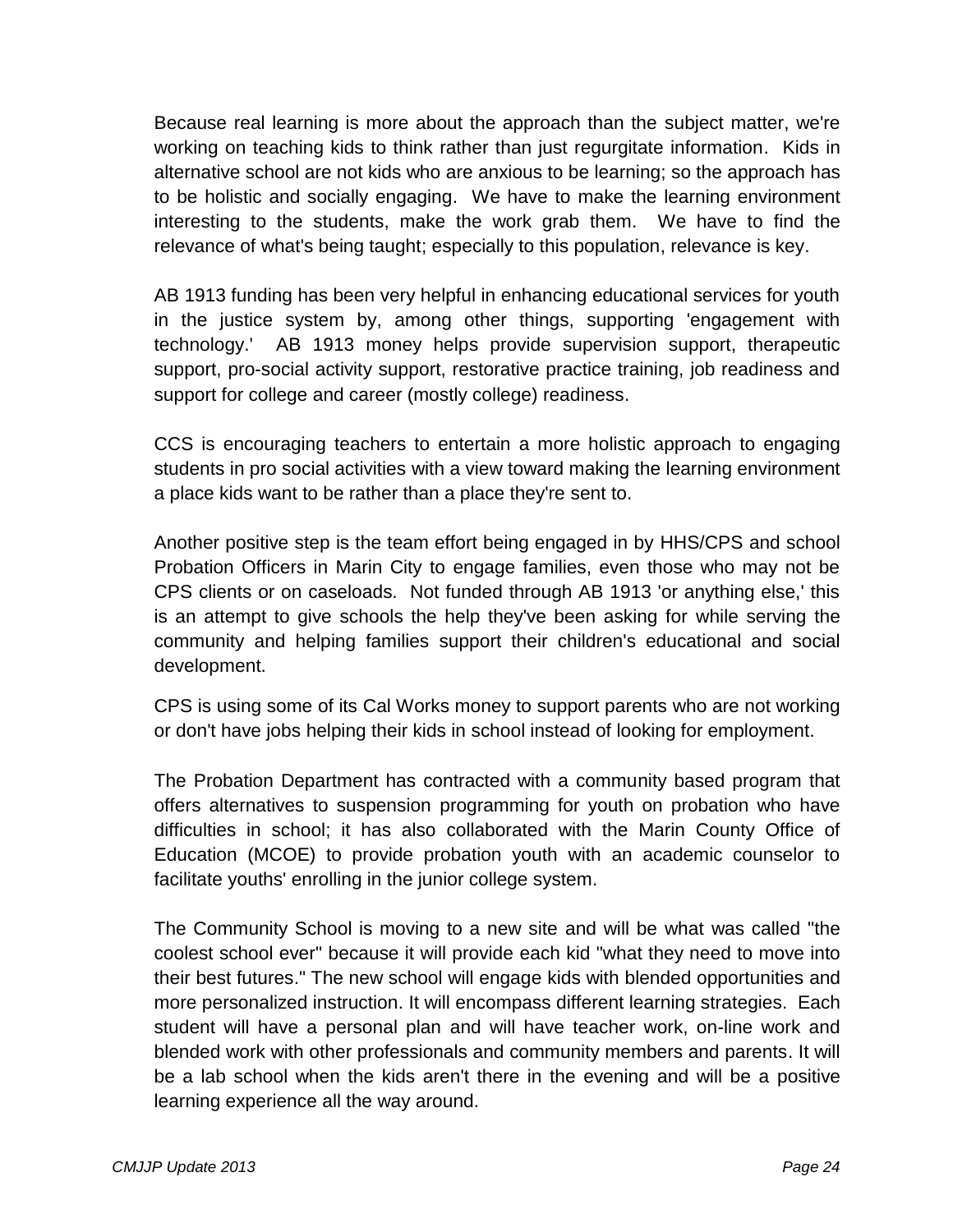*Employment*: Intersecting with the changes in education, significant advances are also being made in employment-related services including vocational training and the development of internships to familiarize young people with, and prepare them for, the world of work. Helping youth find internships and jobs not only provides a good use of kids' time but also takes care of their needs for money. In addition to helping youth find jobs, agencies are also teaching kids how to interview because 'it takes skills to survive an interview,' and working as 'connectors' to go between the employer and the young person to broker the relationship.

While many of the young people in the justice system are 'woefully ill prepared' to leave high school and function in the community, youth who are placed in internships and/or find jobs, are appreciative of the help and have proven to be less likely to violate the terms of their probation.

A number of employment initiatives are underway in Marin County to try to bridge the employability gap. Among these are:

MCOE's School to Career Partnership, which is showing that it takes a lot of time to work with justice system kids and that it is essential to engage with their families and build in lots of little steps and accomplishments the kids can master. The School to Career Partnership has also allocated money to support technology enabling teachers to support ROP and other efforts to help kids get familiar with the jobs of the future.

HHS' Employment Training Connection, offers internships and is partnering with the School to Career Partnership in developing an extensive network of placements / jobs where kids can do internships.

HHS Business Services Unit is working to encourage employees to hire kids and give them a chance.

The Probation Department has contracted for a *Job Developer* to provide employment services for youth on probation who are interested in employment possibilities. Dan Daniels, said to be "the best Job Developer around," is working at Juvenile Services and spending a great deal of time in the community as well. Dan touches more than 50 kids a year and it is said that 70% of the kids he had worked with at the time this report was being written have been placed in unpaid internships or regular jobs

Because, as one respondent put it "employment is life changing for kids in a positive way," HHS has provided additional support for this program. Starting in July 2013 a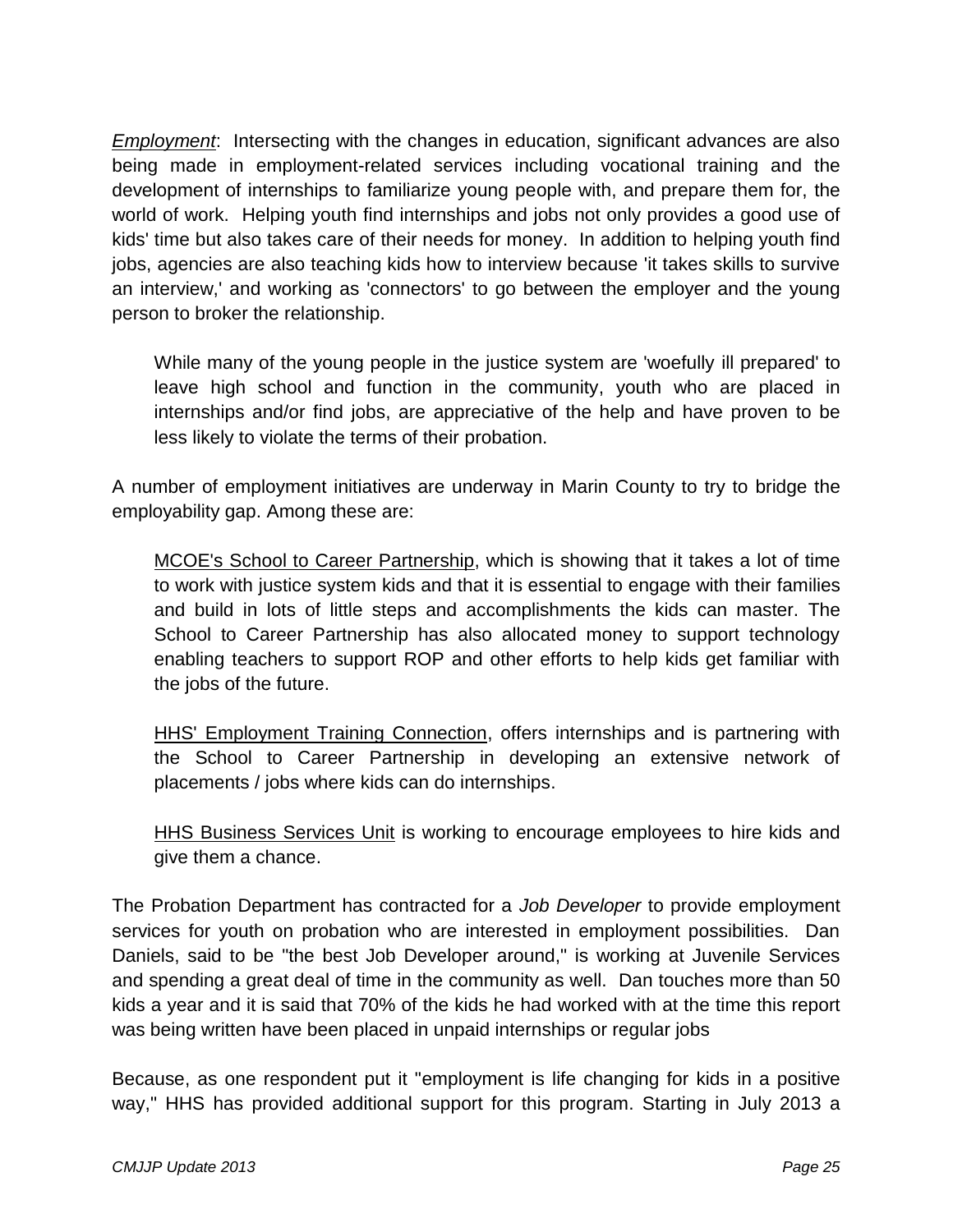bilingual support person was hired to help Dan with paper work, tracking kids, doing assessments, doing workshops and etc. The following is representative of interviewees' comments about the job development and employment services efforts.

Dan Daniels is terrific at getting kids jobs or internships; he doesn't give up on kids.

We need to keep working to get employers to hire kids. HHS pays up to 6 months of wages for kids to learn how to be employed and to teach employers to work with people they may not like the look of at first or who might not appear to be 'acceptable.'

HHS' employment and training effort is really effective; Racy is particularly good with young kids, getting them helped before they get in a lot of trouble.

Summer employment makes a big difference because kids get in more trouble in the summer than during the school year so the *Phoenix Project* continues its resource and connection center efforts to help kids and families get the services they need.

*Civic Center Volunteers*, the *School to Career Partnership* and other internship efforts are great. The Public Defender's Office is working with Probation to have more interns this summer and to develop an internship curriculum at the CCS.

Internships are valuable because "kids in internships become adults overnight; they don't see themselves as part of the criminal class but rather as part of the positive adult world. They begin to see the security of work, the reason for getting up in the morning, the satisfaction at the end of the day and the sense of socializing in an adult way."

*Mental Health*: Marin County has a strong array of mental health programs and services for youth. Nonetheless, agencies continue to look at ways to augment and improve what is available because, while mental health diversion programs' numbers are down, clients' needs for mental health services 'have gone thru the roof.' Mental health professionals estimate that the number of youth and their families needing mental health services has almost tripled in recent years. They're seeing a dramatic increase in mood disorders and a lot of anxiety disorders, including PTSD, for kids who have experienced or witnessed traumatic events like domestic violence in the home.

The *Children's System of Care*, now known as the *Youth Empowerment Program*, provides comprehensive services to youth and families in combination with the PORTAL Program in Juvenile Hall and for kids on probation supervision. Youth Empowerment is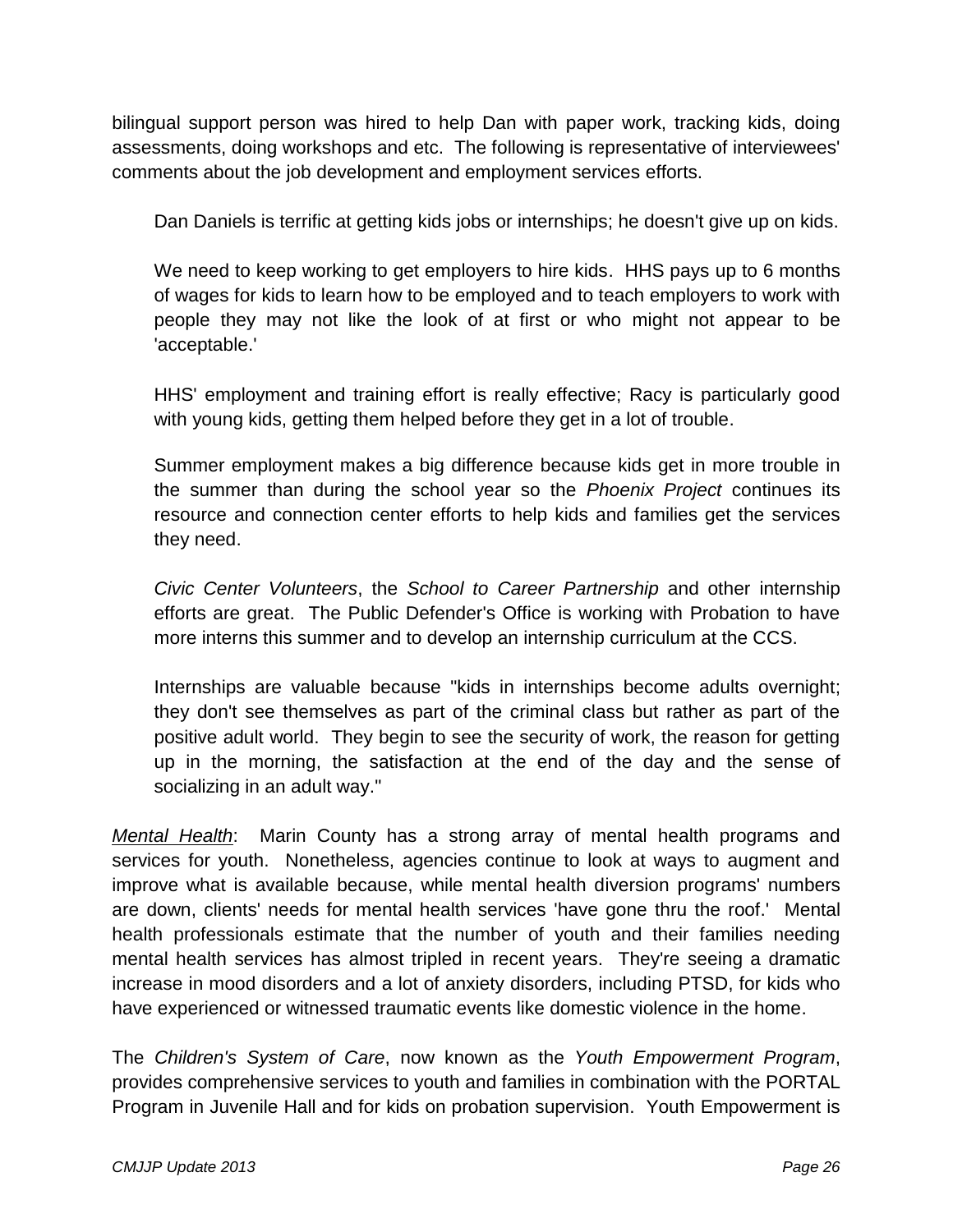trying to remove institutional barriers to service, extend its wraparound services and advance its outreach by going into the community, to the kids and families, in addition to having them come to the 'shrink's' offices.

*Community Mental Health* has effective programs that work with youth, as does *Family Connections,* but a system-wide gap in services that should be addressed surrounds young defendants found incapable of participating in their own defense; such a finding by the Court often leads to 'next to nothing.' As was noted in the 2008 update and in many of the interviews, there are no mental health hospitals for youth as exist for adults. There is no adolescent psychiatric unit, no viable mental health placements for seriously mentally ill kids or kids with serious offenses who need to be in some kind of placement. Moreover, there are precious few services for youngsters who are developmentally delayed, although some few kids do get services through the Golden Gate Regional Center.

Interviewees suggested that agencies collaborate to:

Establish a living environment or environments that teach mentally ill youth how to be healthy, safe adults and seek to help people transition to independent living.

Develop independent living environment(s) with group counselors who can help youth and hold them accountable for learning to take care of themselves, spend their time productively, manage their medication, manage their money and so forth.

Many of the adults in mental health placements are in the STAR Court. As was suggested in the 2008 update and again in the recent interviews, creating a STAR Court for juveniles would provide a valuable addition to the array of existing mental health services. Such a court would also be beneficial in dealing with those young people who have dual mental health / substance abuse diagnoses.

Substance Abuse: As with education, employment and mental health, what is in place by way of substance abuse services is solid but could be augmented with new and/or emerging practices and interventions. Interviewees proposed several innovations to address what they called 'still a huge issue,' substance abuse and the attendant problems related to youths' use and abuse of drugs.

As a first consideration, it was described as important to know what model of treatment is most effective for kids and young people given the fact that not all evidence based practices work with kids. Perhaps approaches that are 'youth friendly' could and should be explored to have more positive effects and outcomes.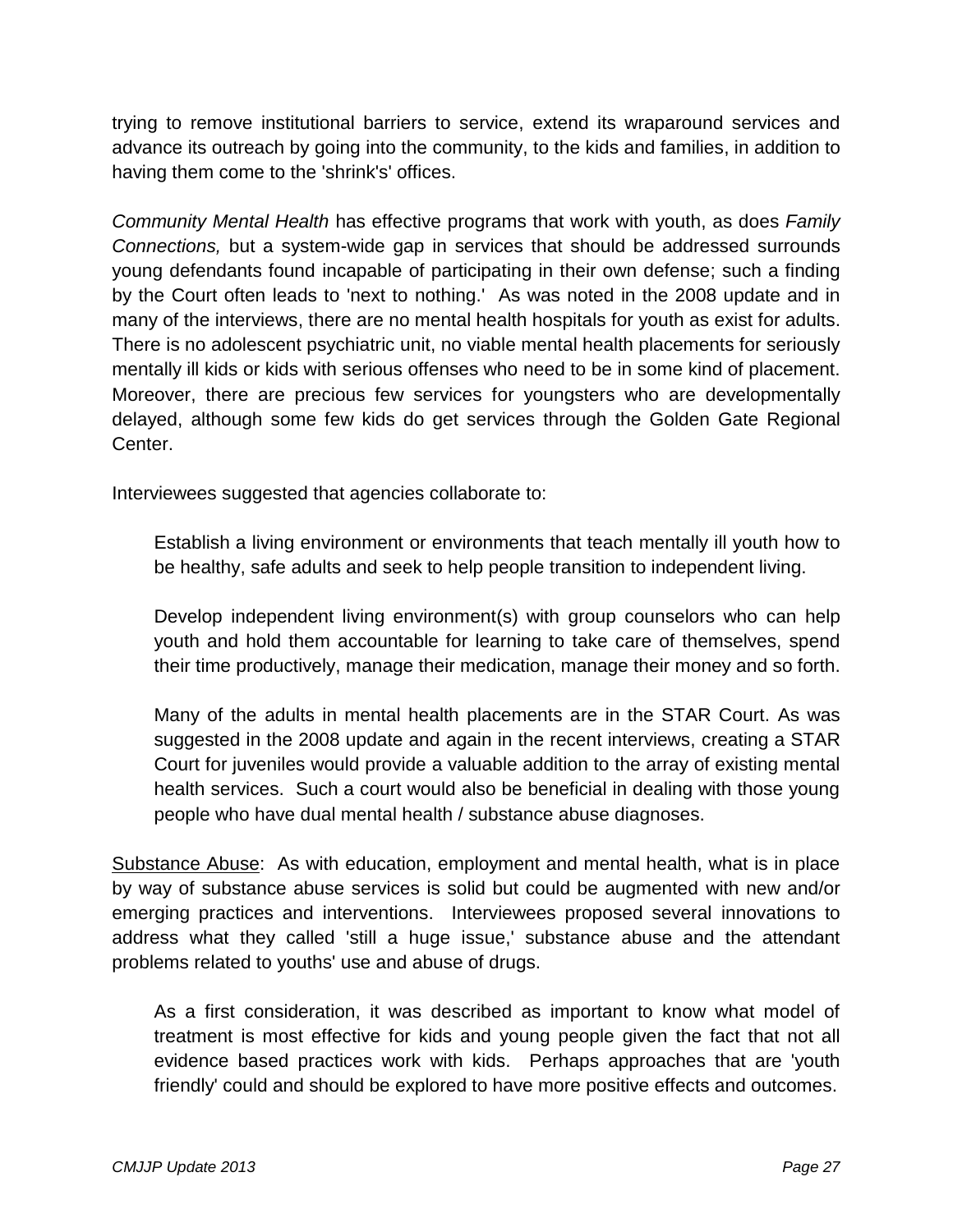One practitioner pointed out that a lot of youngsters are 'self medicating' with hard liquor, cough medicine and the like and starting at very young ages. With regard to harder drugs, many kids begin their substance use in middle school (as young as 13 and14), so there is a need for services for young and very young people. There should be preventive services and early interventions, ideally before youth get into the justice system.

Among other things, we should be developing more parent and community education about the many aspects of substance abuse, including binge drinking and cannabis related issues.

It was suggested that a Parenting Curriculum might be a useful addition to the services available throughout the County. The suggestion was that, when youth are brought into the justice system, the parents should be required to attend something like drug abuse abatement classes three (3) days a week so that 'the kids are not the only ones who have to learn.' Parents could additionally choose to take on or assist in their own children's care, e.g., helping with IEPs, learning disabilities and so forth.

Noting that there are wonderful services for kids who get into the juvenile justice system (efforts like the *Phoenix Academy* and *multi-dimensional family therapy (MDFT),*for example), interviewees felt strongly that:

While these programs respond to the kids who plead in Juvenile Drug Court and/or are adjudicated, waiting until a kid is in juvenile court may be too late. The minors who get these services have to 'plead to get in the room.' We'd like to also get to the kids who are not subject to arrest and/or called to the attention of probation.

Particularly for Hispanic youth, there are not enough counselors to help young people deal with their drug problems. Especially for kids who are not arrested or who are looking for help voluntarily, there is very little.

Because dual diagnosis is an issue for about 80% of the kids Community Mental Health sees, CMH is at the beginning stages of creating collaborative interventions for kids with dual diagnoses. But, as one interviewee said, 'kids continue to use, continue to try to manipulate the system so more intensive services are needed as well.' A juvenile version of the STAR Court might be one way to help get needed services to these youth.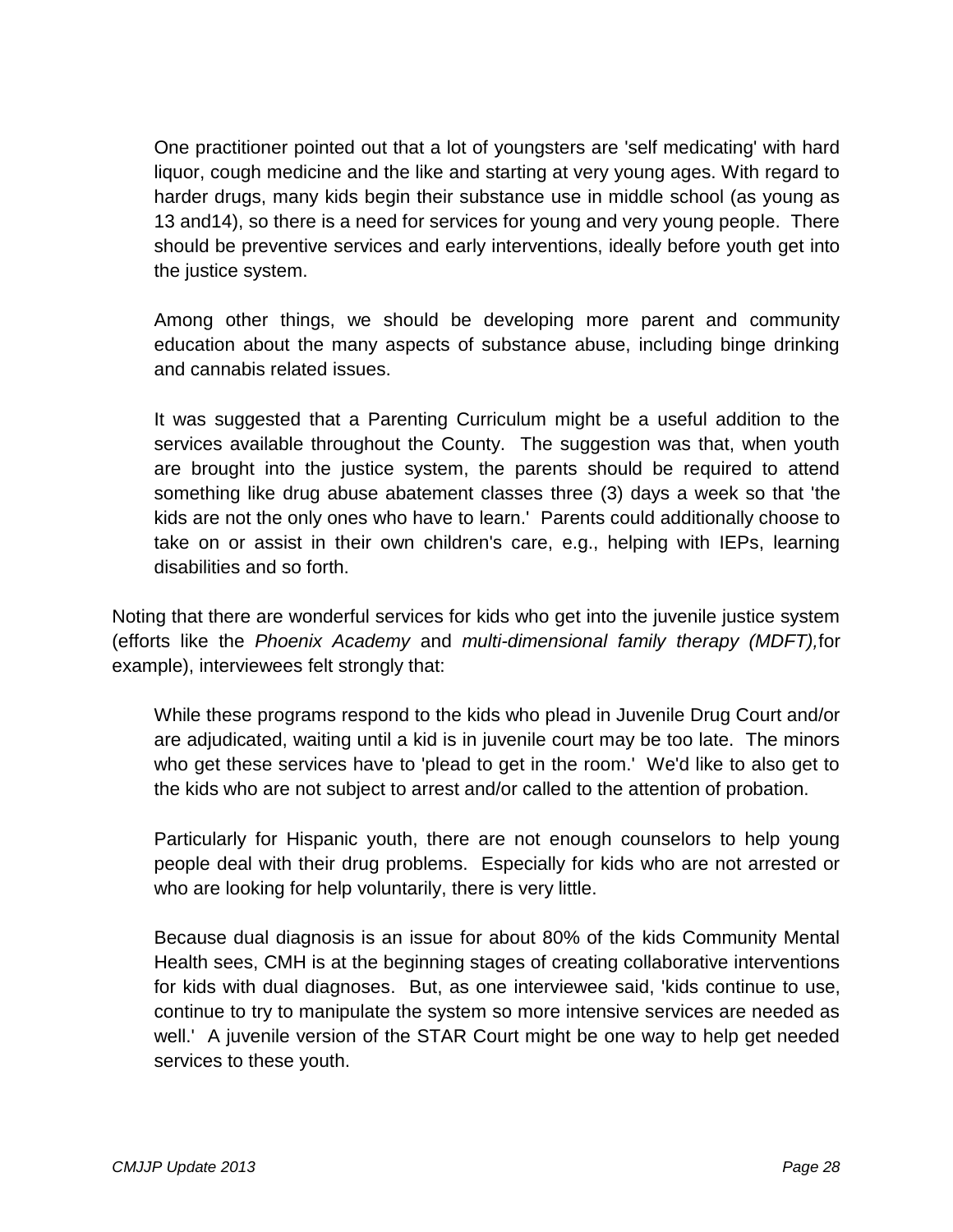Another theme, which was also a concern raised in the 2008 update, is the need for residential services for adolescents. Practitioners are unanimous that it is important to have local residential capacity so youth can get intensive care while maintaining contact with their families, so local staff can work with the youth and his/her family at the same time and so continuity of care can be provided after the in-residence period is completed. It was stressed that residential services would need to be the final step, not an early intervention or preventative resource.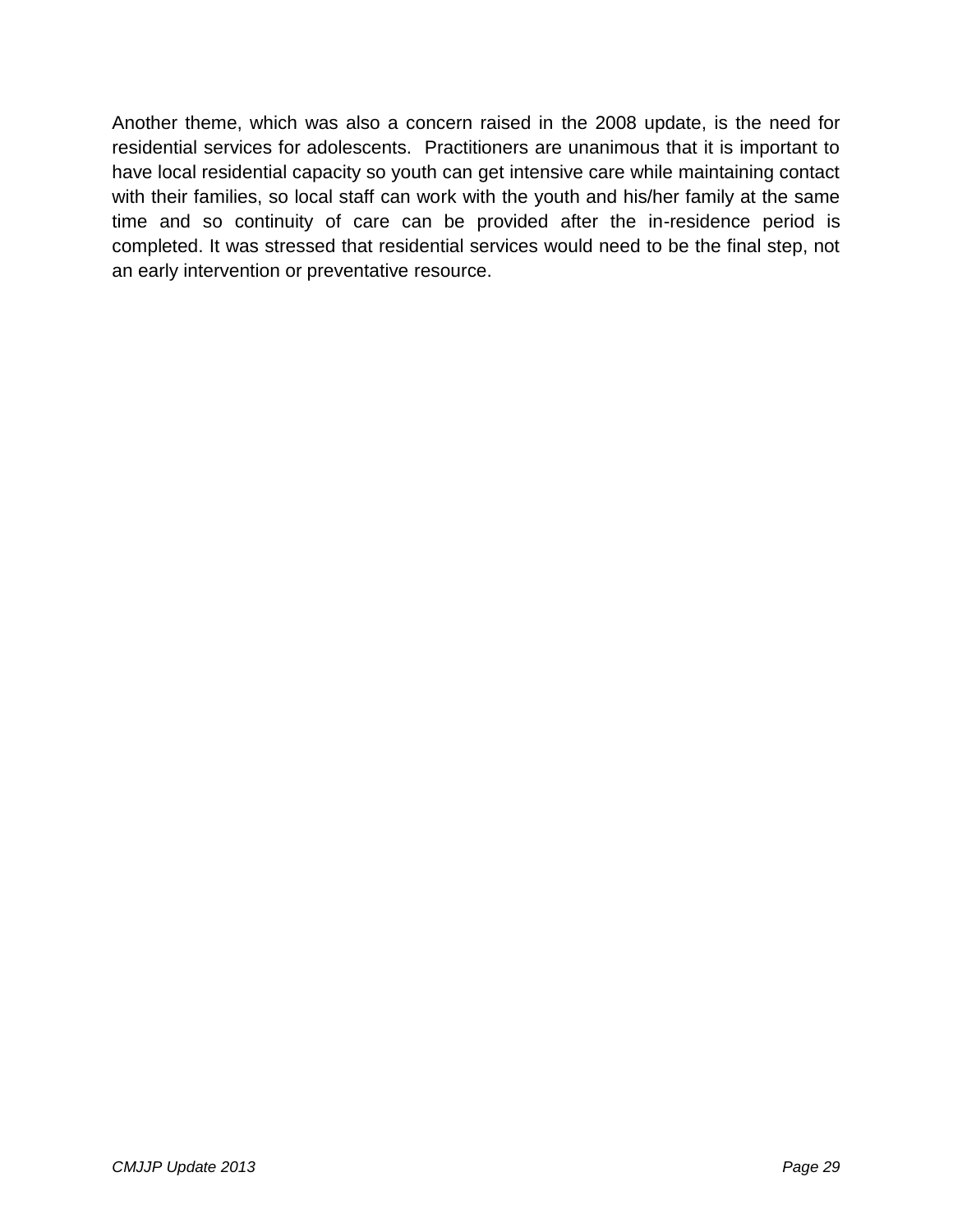#### **SECTION 4: JUVENILE JUSTICE STRATEGY**

Having worked diligently to address the five major goals identified in the 2008 update, the Marin County juvenile justice system is stronger, more cohesive and more collaborative today than it has ever been before. The JJC and other partners are committed to continuing their efforts to enhance services, measure outcomes, identify areas of continuing need and work towards ongoing improvement.

The County's juvenile justice system partners have agreed to continue to work on:

- **Enhancing communication and collaboration,**
- **EXED improving information sharing and outcome measurement through technology,**
- **IMPLEMENTIME:** Implementing and expanding evidence based and best practices,
- Reducing disproportionate minority contact in and with the juvenile justice system and
- **Engaging communities in partnerships**

while also

- Widening its focus on youth development and family involvement,
- Introducing additional programming and treatment elements and
- Seeking to meet identified needs in areas such as those described in the previous section of this document.

As has been the case since development of its initial CMJJP in 2000, Marin County is committed to being evidence and strength based, family focused, oriented toward community justice and balanced in terms of offender accountability, competency development and attention to victims. The system continues to leverage existing resources, optimize resource sharing and husband its resources by maintaining what works and modifying or eliminating inefficient or ineffective interventions, programs and services.

Its objectives continue to be those expressed in 2000, i.e., to reduce juvenile crime; prevent juveniles from entering the system (decrease arrest rates, arrests and incarceration); prevent juveniles from re-entering the system (increase successful completions of probation, successful completion of treatment and court-ordered community service, decrease re-arrests, violations of probation and incarceration); reduce drug and alcohol use through primary prevention, intervention and treatment; and improve communication and coordination among and between all service providers.<sup>18</sup>

 $\overline{a}$ 

<sup>&</sup>lt;sup>18</sup> Marin County CMJJP 2000, page 29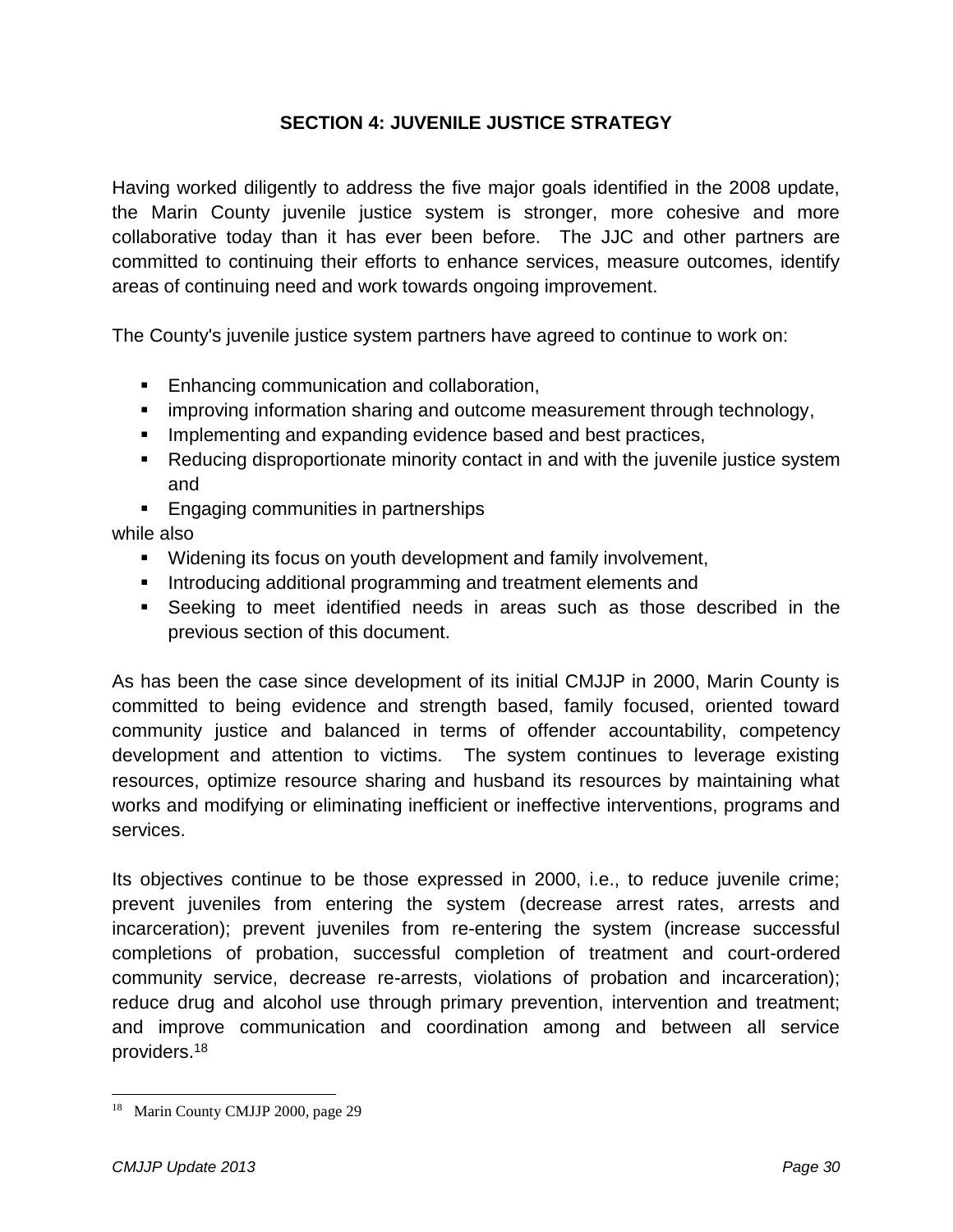## *APPENDIX A*

*MEMBERS OF THE JUVENILE JUSTICE COORDINATING COUNCIL AND OTHER KEY STAKEHOLDERS INTERVIEWED TO UPDATE THE COMPREHENSIVE MULTIAGENCY JUVENILE JUSTICE PLAN*

*2013*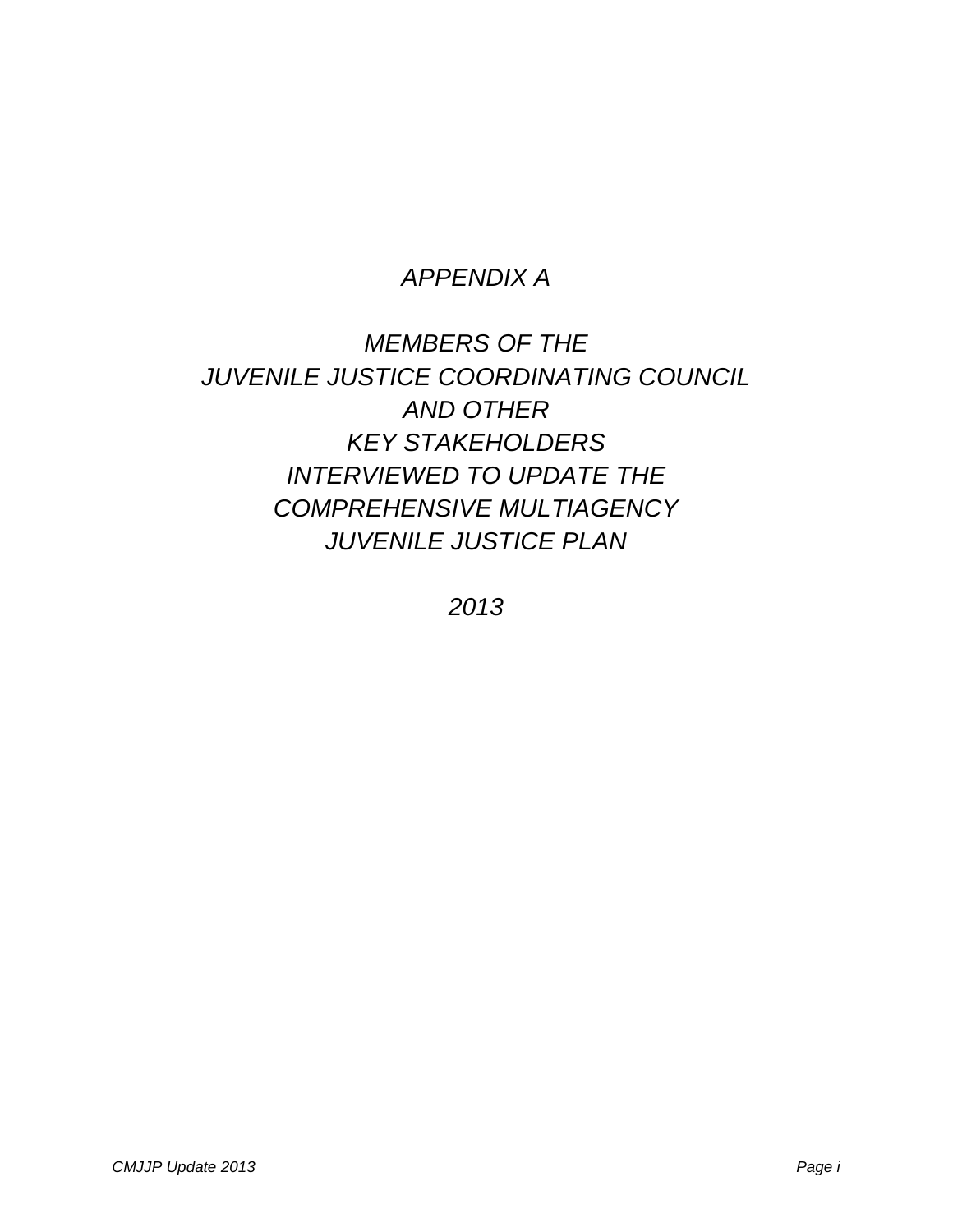| <b>Susan Adams</b>        | Member, Marin County Board of Supervisors                                    |
|---------------------------|------------------------------------------------------------------------------|
| Angela Arenas             | <b>Therapist, Health and Human Services</b>                                  |
| <b>Ed Berberian</b>       | <b>District Attorney, Marin County</b>                                       |
| Mary Jane Burke           | Superintendent of Schools, Marin County                                      |
| <b>Michael Daly</b>       | <b>Chief, Marin County Probation Department</b>                              |
| <b>Robert Doyle</b>       | <b>Sheriff, Marin County</b>                                                 |
| Maite Duran               | <b>DMC Coordinator</b>                                                       |
| <b>Felecia Gaston</b>     | Director, Phoenix Project of Marin                                           |
| <b>Matthew Hymel</b>      | County Administrative Officer, Marin County                                  |
| Laura Kantorowski         | Chair, Juvenile Justice Delinquency Prevention<br>Commission                 |
| Rebecca Kuga              | Supervisor, San Rafael Youth Services Bureau &<br>Youth and Family Therapist |
| Cesar Lagleva             | Therapist, Health and Human Services                                         |
| Kevin Lynch               | Director, Juvenile Services, Marin County Probation<br>Department            |
| Racy Ming                 | Director, Child and Family Services, Social Services                         |
| <b>Heather Ravani</b>     | Director, Social Services Division, Health and Human<br><b>Services</b>      |
| Ron Ravani                | Deputy District Attorney, District Attorney's Office                         |
| <b>Raquel Rose</b>        | Assistant Superintendent, Marin County Office of<br>Education                |
| <b>Brian Slattery</b>     | Substance Abuse Counselor, Marin Treatment Center                            |
| <b>Kim Turner</b>         | <b>Chief Executive Officer, Marin County Superior Court</b>                  |
| <b>Jose Varela</b>        | <b>Public Defender, Marin County</b>                                         |
| <b>Marissa Wertheimer</b> | Restorative Justice Coordinator, Marin County<br><b>Probation Department</b> |